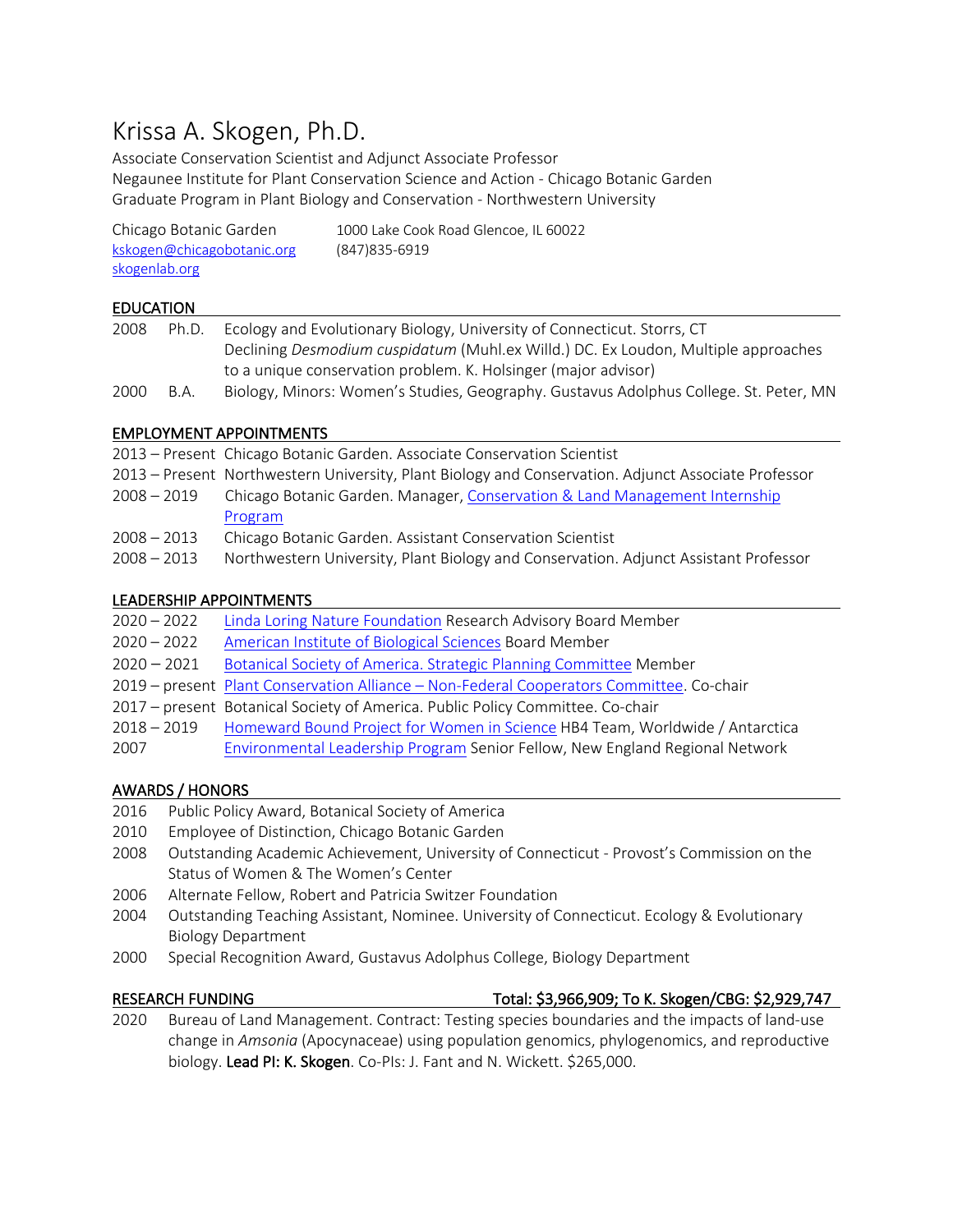- 2020 National Fish and Wildlife Foundation: Exploring the impacts of oil and gas development on pollination and reproduction of the rare Tharp's bluestar, *Amsonia tharpii* (NM, TX). Lead PI: K. Skogen. CO-PI: J. Fant. \$62,942
- 2018 National Science Foundation: Unlocking the evolutionary history of a rapid Hawaiian Islands radiation with extraordinary breeding system diversity. DEB 1752785. PIS: A. Sakai, S. Weller (UC Irvine); N. Wickett (CBG); M. Moore (Oberlin College); W. Wagner (Smithsonian Institution). Senior Personnel: K. Skogen, L. Weisenberger. Total: \$1,065,581; CBG: \$471,491
- 2013 National Science Foundation: Dimensions of Biodiversity. Landscapes of linalool: scent-mediated diversification of flowers and moths across western North America. DEB 1342873 Lead PI: K. Skogen. Co-PIs: J. Fant, N. Wickett (CBG); R. Raguso (Cornell University); R. Levin (Amherst College). 2013. Total: \$1,988,555; CBG: \$1,545,483
- 2011 National Science Foundation MRI: Acquisition of a seed x-ray machine at Chicago Botanic Garden. DBI 1125997. Lead PI: K. Havens, Co-PIs: P. Vitt, S. Wagenius, K. Skogen, J. Fant. \$136,597
- 2009 National Science Foundation MRI: Acquisition of Conservation Geographic Information Systems (GIS) DBI 0922995. Instrumentation. Lead PI: K. Havens, Co-PIs: P. Vitt, D. Larkin, K. Skogen, and J. Fant. \$305,389
- 2009 National Fish and Wildlife Foundation, Native Plant Conservation Initiative. Co-PIs: J. Fant, D. Larkin, K. Skogen, E. Yates. \$40,000
- 2008 Colorado Native Plant Society, Steinkamp Research Grant. \$800.
- 2006 Environmental Protection Agency, Science to Achieve Results Graduate Fellowship. \$110,000 National Science Foundation, Doctoral Dissertation Improvement Grant. \$11,990
- 2005 Torrey Botanical Society, Research Fellowship. \$2,500 Center for Conservation and Biodiversity, University of Connecticut. Research Grant. \$750
- 2004 Botanical Society of America, Karling Graduate Student Research Award. \$500
- 2004 New England Botanical Club, Graduate Research Grant. \$1,055 Center for Conservation and Biodiversity, University of Connecticut. Research Grant. \$750
- 2003-2007 Ronald Bamford Endowment, Graduate Research Grant. University of Connecticut. \$5,000
- 2003 Summer Institute in Statistical Genetics, North Carolina State University, NC. Scholarship. \$1,000
- 2003 National Science Foundation & New England Wild Flower Society. Conservation Biology Fellow. \$4,000
- 1999 Sigma Xi Scientific Research Society, Research Grant. \$500

# FEDERAL & NON-PROFIT GRANT & PROGRAM MANAGEMENT TOTAL: \$28.5+ Million

2008 – 2019 Conservation and Land Management Internship Program

Coordinated federal funding (Assistance and Cooperative Agreements) for 1,160+ interns participating in the Conservation and Land Management Internship Program with federal and non-profit partners including Bureau of Land Management (BLM), Botanic Garden Conservation International (BGCI), Center for Plant Conservation (CPC), Greenbelt Native Plant Center (GNPC), National Park Service (NPS), USDA Forest Service (FS), US Fish and Wildlife Service (FWS), USDA Forest Service (FS), and US Geologic Survey (USGS). Managed proposals, awards, and budgets, support staff (CLM Program Coordinator & Program Assistants). Led recruitment, application procedures, interviewing, hiring, data management, training and career development for all interns

- 2019 Total funding: \$750,000; 33 interns BLM (21 interns), FS (6 interns), FWS (3 interns)
- 2018 Total funding: \$1.43 million; 65 interns BLM (52 interns), NPS (1 intern), FS (10 interns), FWS (2 interns)
- 2017 Total funding: \$4.05 million; 137 interns BLM (123 interns), NPS (1 intern), FS (10 interns), FWS (2 interns), USGS (1 intern)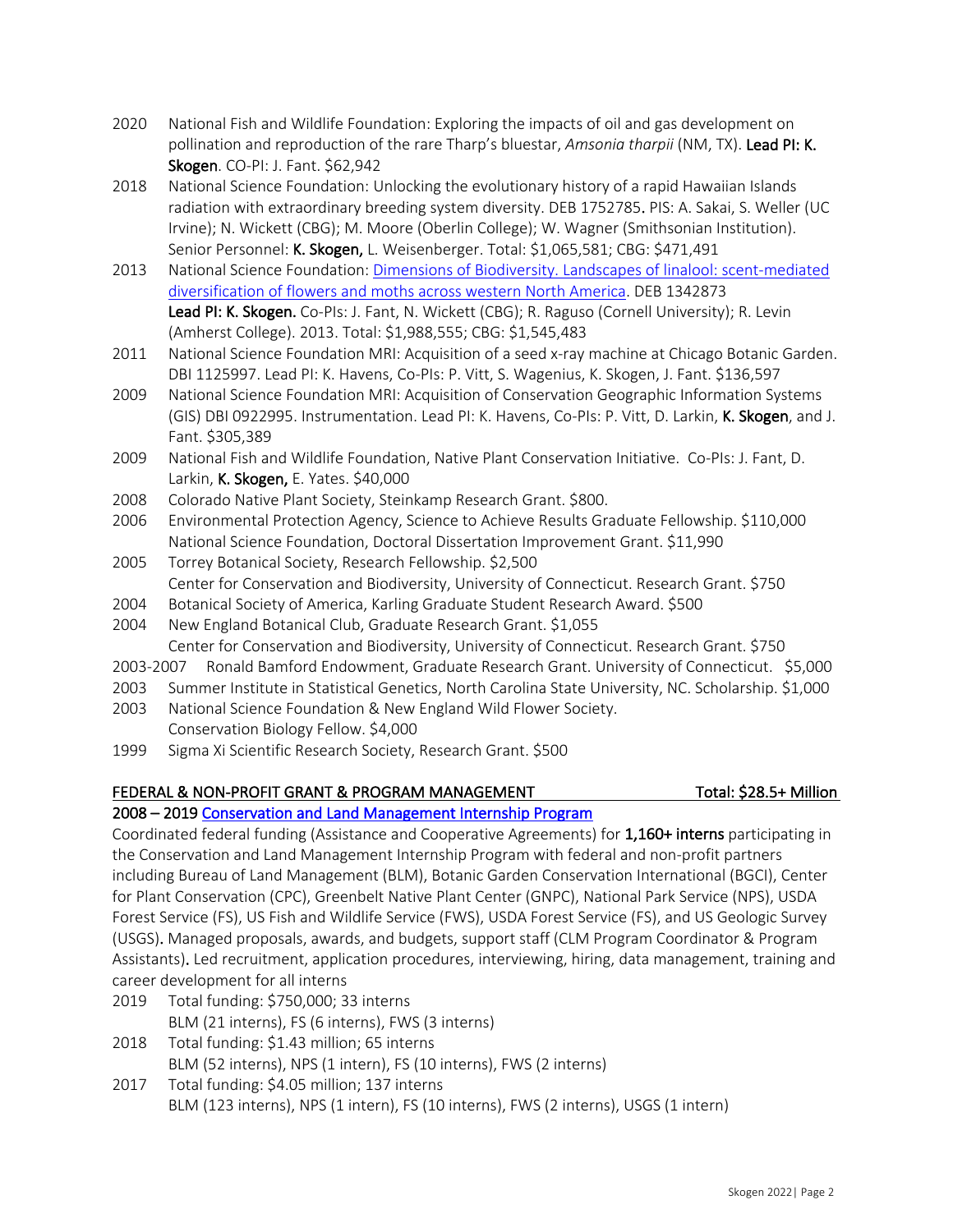| 2016 | Total funding: \$3.6 million; 128 interns                                                             |
|------|-------------------------------------------------------------------------------------------------------|
|      | BLM (117 interns), NPS (3 interns), FS (5 interns), FWS (3 interns)                                   |
| 2015 | Total funding: \$3.6 million; 119 interns                                                             |
|      | BLM (100 interns), NPS (3 interns), FS (8 interns), FWS (3 interns), USGS (4 interns),                |
|      | GNPC (1 intern)                                                                                       |
| 2014 | Total funding: \$2.7 million; 123 interns                                                             |
|      | BLM (109 interns), NPS (1 interns), FS (6 interns), FWS (2 interns), USGS (4 interns),                |
|      | GNPC (1 intern)                                                                                       |
| 2013 | Total funding: \$2.3 million; 88 interns                                                              |
|      | BLM (76 interns), NPS (3 interns), FWS (4 interns), USGS (4 interns), GNPC (1 intern)                 |
| 2012 | Total funding: \$2.5 million; 95 interns                                                              |
|      | BLM (88 interns), NPS (2 interns), FS (1 intern), FWS (3 interns), USGS (2 interns),                  |
|      | GNPC (1 intern)                                                                                       |
| 2011 | Total funding: \$2.2 million; 99 interns                                                              |
|      | BLM (81 interns), NPS (2 interns), FS (6 interns), FWS (2 interns), USGS (2 interns), CPC (4 interns) |
| 2010 | Total funding: \$2.8 million; 134 interns                                                             |
|      | BLM (128 interns), NPS (5 interns), BGCI (1 intern)                                                   |
| 2009 | Total funding: \$1.6 million; 84 interns                                                              |
|      | BLM (64 interns), NPS (14 interns), FS (4 interns), BGCI (2 interns)                                  |
| 2008 | Total funding: \$990,000; 55 interns                                                                  |
|      | BLM (54 interns), NPS (1 intern)                                                                      |

# PEER-REVIEWED PUBLICATIONS (\*postdocs, \*students) Maria Maria Maria Maria Maria Maria Maria Maria Maria Maria

- 27. Diaz-Martin, Z.<sup>+</sup>, A. Cisternas-Fuentes\*, K. M. Kay, R. A. Raguso, K. A. Skogen, and J. B. Fant. Submitted. Shifts in reproductive strategies and their consequences for divergence, gene flow, and genetic diversity. Heredity.
- 26. Overson<sup>+</sup>, R. P., M. G. Johnson, L. L. Bechen\*, S. P. Kinosian<sup>+</sup>, N. A. Douglas, J. B. Fant, P. C. Hoch, R. A. Levin, M.J. Moore, R. A. Raguso, W. L. Wagner, K. A. Skogen, N. J. Wickett. In revision. A phylogeny of the evening primrose family (Onagraceae) using a target enrichment approach with 303 nuclear loci. BMC Ecology and Evolution.
- 25. Cooper\*, B. J., M. J. Moore, N. A. Douglas, W. L. Wagner, M. G. Johnson, R. P. Overson<sup>+</sup>, A. J. McDonnell<sup>+</sup>, R. A. Levin, R. A. Raguso, H. F. Olvera. H. Ochoterena, J. B. Fant, K. A. Skogen, and N. J. Wickett. In press. Target enrichment and extensive population sampling help untangle the recent, rapid radiation of *Oenothera* sect. *Calylophus.* Systematic Biology. https://www.biorxiv.org/content/10.1101/2021.02.20.432097v1
- 24. Cisternas Fuentez, A.\*, T. Jogesh<sup>+</sup>, G. T. Broadhead\*, R. A. Raguso, K. A. Skogen, and J. B. Fant. 2022. Evolution of the selfing syndrome and its influence on genetic diversity and inbreeding: A range-wide study in *Oenothera primiveris* (Onagraceae). American Journal of Botany. 109(5):1-17. https://doi.org/10.1002/ajb2.1861
- 23. Balbuena<sup>+</sup>, M., G. Broadhead\*, A. Dahake\*, E. Barnett\*, M. Verrera\*, K. Skogen, T. Jogesh<sup>+</sup>, and R. Raguso. 2022. Mutualism has its limits: consequences of asymmetric interactions between a welldefended plant and its herbivorous pollinatorInvited submission for special issue "From chemistry to landscapes: natural processes influencing pollinator health." Philosophical Transactions of the Royal Society B. 377: 20210166. https://doi.org/10.1098/rstb.2021.0166
- 22. Skogen, K., T. Jogesh<sup>+</sup>, E, Hilpman\*, S. Todd\*, and R. Raguso. 2022. Extensive population-level sampling reveals clinal variation in (*R*)-(-)-linalool produced by the flowers of an endemic evening primrose, *Oenothera harringtonii*. Phytochemistry. 200: 113185 https://doi.org/10.1016/j.phytochem.2022.113185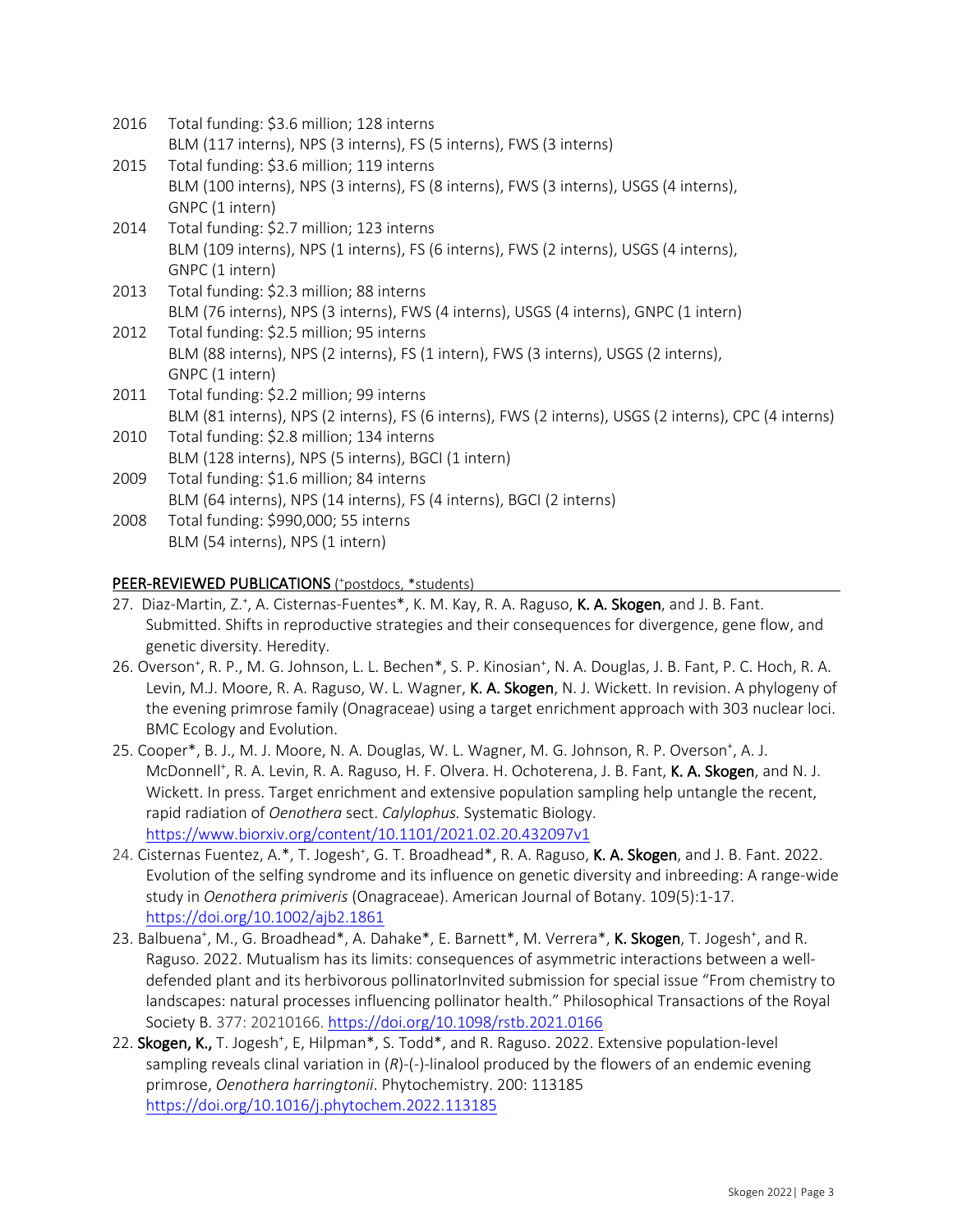- 21. Bechen\*, L., M. Johnson<sup>+</sup>, G. Broadhead\*, R. Levin, R. Overson<sup>+</sup>, T. Jogesh<sup>+</sup>, J. Fant, R. Raguso, **K.** Skogen, N. Wickett. 2022. Differential gene expression associated with a floral scent polymorphism in the evening primrose *Oenothera harringtonii* (Onagraceae). BMC Genomics. 23(1): 124. https://doi.org/10.1186/s12864-022-08370-6
- 20. Patsis\*, A., R. Overson<sup>+</sup>, K. Skogen, N. Wickett, M. Johnson, W. Wagner, R. Raguso, J. Fant, and R. Levin. 2021. Elucidating the evolutionary history of *Oenothera* Sect. *Pachylophus* (Onagraceae): A phylogenetic approach. Systematic Botany. 46(3): 799-811. https://doi.org/10.1600/036364421X16312067913471
- 19. Ksiazek-Mikenas\*, K., Chaudhary, B. Larkin, D., and K. Skogen. 2021. A habitat analog approach establishes native plant communities on green roofs. Ecosphere. 12(9): e03754 https://doi.org/10.1002/ecs2.3754
- 18. Wenzell\*, K. E., A. J. McDonnell<sup>+</sup>, N. J. Wickett, J. B. Fant, and K. A. Skogen. 2021. Incomplete reproductive isolation and low genetic differentiation despite floral divergence across varying geographic scales in Castilleja. American Journal of Botany 108(7): 1–19. https://doi.org/10.1002/ajb2.1700 Open Access.
- 17. Skogen, K., R. Overson<sup>+</sup>, E. Hilpman\*, and J. Fant. 2019. Hawkmoth pollination facilitates long distance pollen dispersal and reduces isolation across a gradient of land-use change. Annals of the Missouri Botanical Garden. 104(3): 495-511. https://doi.org/10.3417/2019475 Open Access.
- 16. Mikenas\*, K., J. Fant, and K. Skogen. 2019*.* Pollinator-mediated gene flow connects green roof populations across the urban matrix: a paternity analysis of the self-compatible forb *Penstemon hirsutus*. Frontiers in Ecology and Evolution. 7: 299. DOI: 10.3389/fevo.2019.00299 Open Access.
- 15. Bruzzese\*, D. J., D. L. Wagner, T. Harrison, T. Jogesh<sup>+</sup>, R. P. Overson<sup>+</sup>, N. J. Wickett, R. A. Raguso, and K. A. Skogen. 2019*.* Diversification in the microlepidopteran genus Mompha (Lepidoptera: Gelechioidea: Momphidae) is explained more by tissue specificity than host plant family. PLoS ONE. 14(6): e0207833. https://doi.org/10.1371/journal.pone.0207833 Open Access.
- 14. Jogesh, T., G. T. Broadhead\*, R. A. Raguso, and K. A. Skogen. 2018. Intraspecific floral diversity in the California evening primrose, *Oenothera californica* subsp. *avita*. Mojave National Preserve Science Newsletter. 12-16.
- 13. Rhodes, M. K.\*, J. B. Fant, and K. A. Skogen. 2017*.* Pollinator identity and spatial isolation influence multiple paternity in an annual plant. Molecular Ecology. 26(16): 4296- 4308. doi:10.1111/mec.14115
- 12. Jogesh<sup>+</sup>, T., R. P. Overson<sup>+</sup>, R. Raguso, and **K. A. Skogen**. 2017. Herbivory as an important selective force in the evolution of floral traits and pollinator shifts in a clade of evening primroses, *Oenothera* sect. Calylophus (Onagraceae). AoB Plants. 9(1) doi:10.1093/aobpla/plw088 Open Access.
- 11. Skogen, K. A., T. Jogesh<sup>+</sup>, E. T. Hilpman\*, S. L. Todd\*, M. K. Rhodes\*, S. Still, and J. B. Fant. 2016. Landuse change has no detectable effect on reproduction in a disturbance-adapted plant pollinated by long-distance dispersing hawkmoths. American Journal of Botany. 103(11):1950-1963. doi:10.3732/ajb.1600302 Open Access.
- 10. Lewis, E. M.\*, J. B. Fant, M. J. Moore, A. P. Hastings, E. L. Larson, A. Agrawal, and K. Skogen. 2016. Microsatellites for *Oenothera gayleana* and *O. hartwegii* subsp. *filifolia* (Onagraceae) and their utility in section *Calylophus.* Applications in Plant Sciences. 4(2). doi: 10.3732/apps.1500107
- 9. Barak, R.\*, J. Fant, A. Kramer, and K. Skogen. 2015. Assessing the value of potential "native winners" for restoration of cheatgrass-invaded habitat. Western North American Naturalist. 75:58-69. doi: 10.3398/064.075.0107.
- 8. Rhodes, M.\*, J. Fant, and K. Skogen. 2014. Local topography shapes fine-scale spatial genetic structure in the Arkansas Valley evening primrose, *Oenothera harringtonii* (Onagraceae). Journal of Heredity.105:900-909. doi: 10.1093/jhered/esu051 Open Access.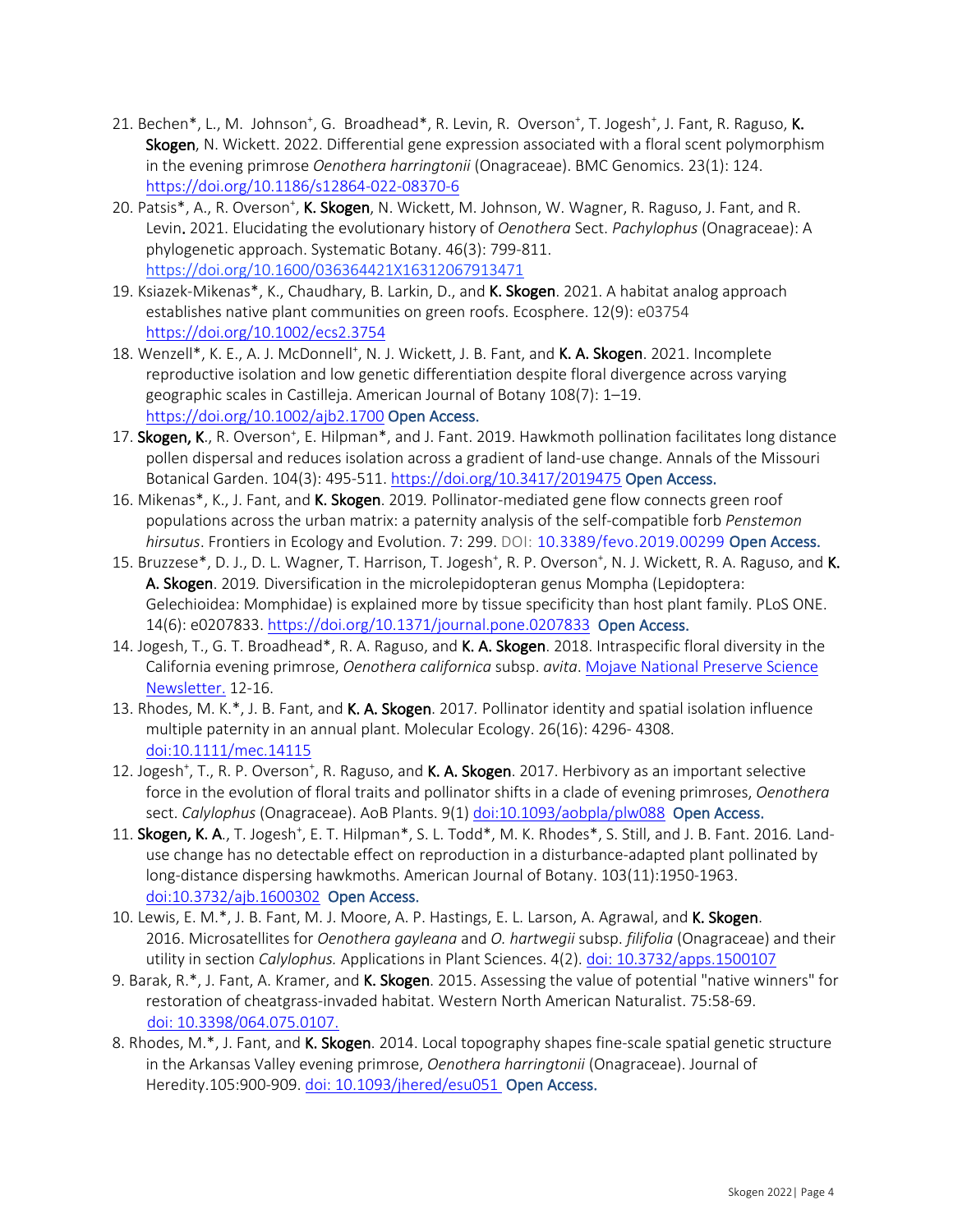7. Ksiazek\*, K., J. Fant, and K. Skogen. 2014. Native forbs produce high quality seeds on Chicago green roofs. Journal of Living Architecture.

http://livingarchitecturemonitor.com/JOLA/JOLA2014\_Volume1\_Issue2\_Ksiazek(etal).pdf

- 6. Fant, J., H. Weinberg-Wolf\*, D. Tank and K. Skogen. 2013. Characterization of 12 microsatellite markers in *Castilleja sessiliflora* and transferability to other *Castilleja* species. Applications in Plant Sciences. 1(6):1200564. doi: 10.3732/apps.1200564
- 5. Ksiazek\*, K., J. Fant and K. Skogen. 2012. An assessment of pollen limitation on Chicago green roofs. Landscape and Urban Planning. 107(4):401-408. doi: 10.1016/j.landurbplan.2012.07.008
- 4. Skogen, K., E. Hilpman\*, S. Todd\*, and J. Fant. 2012. Microsatellite primers in *Oenothera haringtonii* Onagraceae), an annual endemic to the shortgrass prairie of Colorado. American Journal of Botany Primer Notes and Protocols in the Plant Sciences. 99(8):e313-6. doi:10.3732/ajb.1200003
- 3. Skogen, K., K. Holsinger, and Z. Cardon. 2011*.* Nitrogen deposition and the decline of a regionally threatened legume, *Desmodium cuspidatum*. Oecologia*.*165(1):261-269. doi: 10.1007/s00442-010- 1818-7
- 2. Skogen, K., L. Senack\*, and K. Holsinger. 2010*.* Dormancy, small seed size and low germination rates contribute to low recruitment in *Desmodium cuspidatum* (Fabaceae*).* Journal of the Torrey Botanical Society. 137(4):355-365. doi: 10.3159/10-RA-003.1
- 1. Johnson-Groh, C., C. Riedel, L. Schoessler and K. Skogen. 2002. Belowground distribution and abundance of *Botrychium* gametophytes and juvenile sporophytes. American Fern Journal 92(2):80- 92. https://doi.org/10.1640/0002-8444(2002)092[0080:BDAAOB]2.0.CO;2

# MAUNSCRIPTS IN PREPARATION FOR SUBMISSION (\*postdocs, \*students)

- Lewis, E. M.\*, J. B. Fant, M. J. Moore, and K. A. Skogen. Hawkmoth and bee pollinators have distinct impacts on pollen dispersal at the landscape but not local scales in two species of *Oenothera*  (Onagraceae). Target Journal: American Journal of Botany.
- Jogesh<sup>+</sup>, T., R. Raguso, M. Balbuena<sup>+</sup>, L. Bechen\*, G. Broadhead\*, J. Fant, A. Gruver\*, E. Hilpman\*, E. Lewis\*, S. Todd\*, and K. Skogen. Floral antagonists generate floral fragrance diversity in a hawkmoth-pollinated plant. Target Journal: Nature Communications.
- Gruver\*, A., R. Overson<sup>+</sup>, T. Jogesh<sup>+</sup>, and K. Skogen. The phylogeography of the long-distance dispersing moth pollinator *Hyles lineata* (Lepidoptera: Sphingidae) inferred from mtDNA and a nuclear genetic marker. Target Journal: PLoS ONE.

## NON-PEER REVIEWED PUBLICATIONS AND REPORTS

- Croslan, D., G. Chavarria, R. Nakamura, J. Pandey, S. Pickett, C. Podry, K. Skogen, M. Zaka, and S. Gallo. 2021. AIBS Diversity Plan. *BioScience*. https://doi.org/10.1093/biosci/biab026
- Skogen, K., and K. Tuominen. 2019. Public policy news Engage in botanical science advocacy. Plant Science Bulletin. 65(1)
- Skogen, K., and K. Tuominen. 2018. Be an effective advocate for plants: Lessons from the Botany Bill (H.R. 1054) and what you can do! Plant Science Bulletin. 63(3)
- Tienes, M.\*, K. Skogen, P. Vitt and K. Havens. 2010. Optimal monitoring of rare plant populations Report for the USDA Forest Service

## INVITED SEMINARS AND TALKS

- 2022 Biology Department Seminar. University of Minnesota, Duluth.
- 2020 Plant Science Decadal Vision, 2020-2030 Why Ecologists Should Care About It. Ecological Society of America Conference, virtual
- 2020 Biology Department Seminar. The College of Wooster. Wooster, OH
- 2019 Department of Biological Sciences Seminar. University of Arkansas. Fayetteville, AR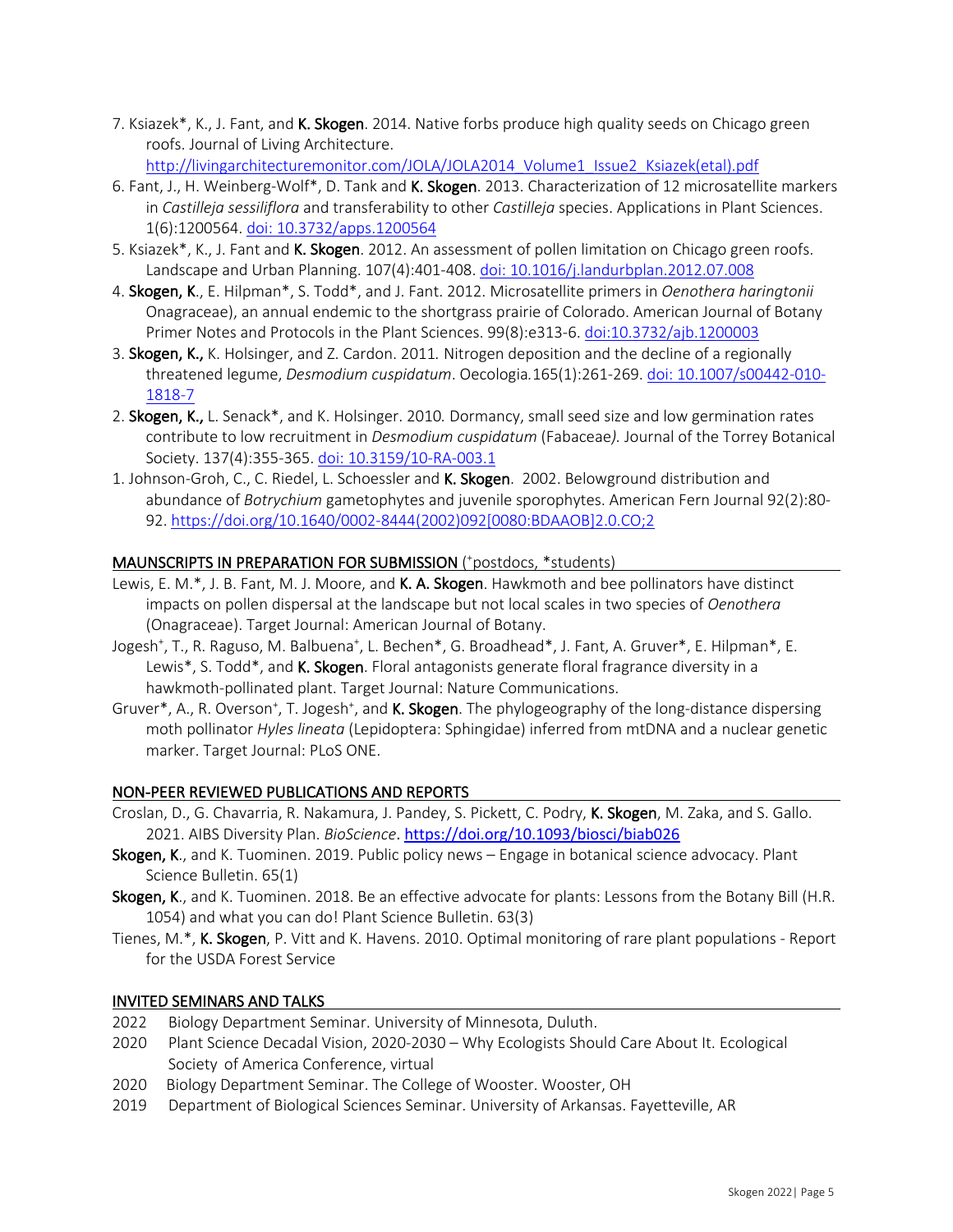- 2018  $65<sup>th</sup>$  Annual Fall Symposium Biota of North America: what we know, what we don't know and what we're losing. Missouri Botanical Garden. St. Louis, MO
- 2018 Botany Seminar. Rancho Santa Ana Botanic Garden. Claremont, CA. Graduate Student Invited
- 2018 Biology Department Seminar. Univ. of Wisconsin-Milwaukee. Milwaukee, WI
- 2017 Biology Department Seminar. Texas Tech University. Lubbock, TX
- 2016 Biology Department Seminar. Lake Forest College. Lake Forest, IL
- 2015 Green Matters 2015 Symposium Protecting our Pollinators. Brookside Gardens and Montgomery Parks, Maryland. Silver Spring, MD
- 2015 Ecology and Evolution Department Seminar. University of Illinois Chicago. Chicago, IL
- 2014 Entomology Department Seminar. University of Wisconsin Madison. Madison, WI
- 2014 Plant Science Symposium. The Field Museum, Chicago, IL
- 2014 Biology Department Seminar Oberlin College, Oberlin, OH
- 2013 Biology Department Seminar. University of Wisconsin, Whitewater. Whitewater, WI
- 2013 Biology Department Seminar. Bucknell University, Lewisburg, PA. Hosted by BSA Student Chapter
- 2010 Botany Department Seminar. The Field Museum. Chicago, IL
- 2008 Biology Department Seminar. Lawrence University, Appleton, WI
- 2008 Biology Department Seminar. Central Connecticut State University, New Britain, CT

## INVITED OUTREACH / ENGAGEMENT EVENTS

- 2021 UN Women Leadership Forum The Future of STEM. Virtual Panelist
- 2020 GirlConChicago Annual Chicago-based conference for high school students identifying as female/non-binary. Invited scientist  $-$  Q &A on being a woman in STEM. Virtual Session
- 2020 Insights on Women in STEMM & Antarctic Expedition. Hosts: Wooster Women in STEM, MiSTEM, and the STEM Success Initiative. College of Wooster. Wooster, OH
- 2015 Work-life Balance in Academia, Panelist. Northwestern University. Co-hosted by Graduate Women Across Northwestern, Association for Women in Chemistry, and Women in Philosophy. Evanston, IL
- 2013 Woman in Science, Pollinators and Pollination. YWCA Lake County Tech GYRLS summer program
- -2015 and Catherine Cook School, Chicago, IL

#### TEACHING EXPERIENCE

#### BIOL SCI 335/PBC 451: Current Topics in Ecology and Conservation, Instructor

Winter 2009 - 2011, Fall 2011 – 2021 Plant Biology and Conservation, Northwestern University This course provides students with the conceptual and theoretical framework within the field of plant biology (especially ecology) and conservation. This seminar-style class is based on reading and discussion of historical literature paired with more recent research. It provides students with the opportunity to think critically and discuss their thoughts within a structured yet informal setting and provides them with a basic background in reading and writing scientific papers. Fall 2020 Syllabus

#### PBC 450: Field & Laboratory Methods in Plant Biology & Conservation, Co-Instructor

2009 – 2021 Plant Biology and Conservation, Northwestern University

The goals of this course are to (1) familiarize students with various tools and techniques used frequently in the plant biology and conservation research, (2) provide students hands-on experience with a variety of field and laboratory methods used in plant biology and conservation research, and (3) ensure that students complete the course feeling confident in their ability to select and implement the appropriate methods to address a variety of research questions. Fall 2020 Syllabus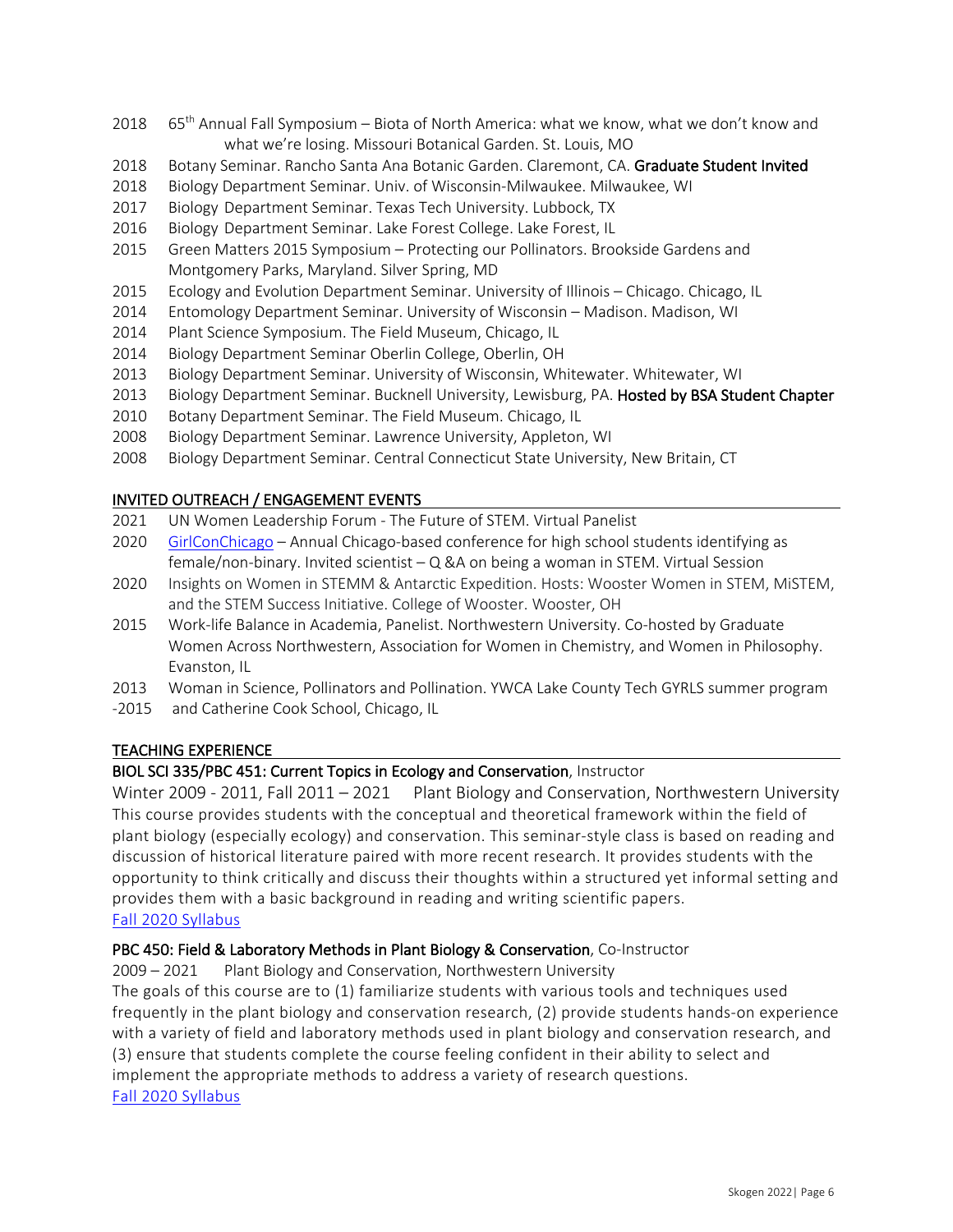## Current Topics in Ecology & Evolutionary Biology, Co-instructor

2007 Department of Ecology and Evolutionary Biology, University of Connecticut, Storrs

#### Developmental Plant Morphology, Teaching Assistant

2004 Department of Ecology and Evolutionary Biology, University of Connecticut, Storrs

#### Introduction to Botany, Teaching Assistant

2003 Department of Ecology and Evolutionary Biology, University of Connecticut, Storrs

#### Principles of Biology, Teaching Assistant

2002, 2003 Department of Ecology and Evolutionary Biology, University of Connecticut, Storrs

## POSTDOCS MENTORED

Dylan Cohen. Supported by NFWF Grant and BLM Contract. 2021-2024. Tania Jogesh. Supported by the NSF-funded Dimensions of Biodiversity. 2014 – 2018. Current Position: Data Scientist, City of San Francisco.

Rick Overson. Supported by the NSF-funded Dimensions of Biodiversity. 2014 – 2017. Current Position: Research Manager, Cease Lab, Julie Ann Wrigley Global Institute of Sustainability. Arizona State University.

## GRADUATE STUDENTS ADVISED – MAJOR ADVISOR

*16 Total: 12 M.S., 4 Ph.D. – 12 underrepresented in STEM; 10 women*

## Current

Mikhail Plaza. Northwestern University, Ph.D. expected 2026

Alissa Doucet. Northwestern University, M.S. expected 2023

Andrew Davies, Northwestern University, M.S. expected 2023

Haley Carter. Northwestern University, Ph.D. expected 2025, Co-advisor

Susan Deans. Northwestern University, M.S. expected 2021

#### Finished

- Katie Wenzel. Northwestern University, Ph.D. 2021, Co-advisor. Do Pollinators Drive Divergence? Connecting Floral Phenotypes, Pollinators, and Gene Flow to Understand Floral Trait Divergence in *Castilleja.* Current: Postdoc, John Innes Center. Norwich, UK. Kelsey Byer's lab.
- Katherine Andrews. Northwestern University, M.S. 2019. Precipitation frequency negatively impacts plant survivorship, growth, phenology and herbivory in *Oenothera harringtonii*.

Current Position: Director of Cultivation, Standards and Practices, Cresco Labs

- Kelly Mikenas. Northwestern University, Ph.D. 2017. The Potential of Green Roofs to Provide Habitat for Native Plant Conservation. Current Position: Assistant Professor, Department of Biology; Director, Environmental Studies Program. Elmhurst College.
- Dan Bruzesse. Northwestern University, M.S. 2016. Host use and diversification of the genus *Mompha*  (Lepidoptera: Gelechioidea: Momphidae). Current Position: Ph.D. student in Dr. Jeff Feder's lab at the University of Notre Dame.
- Ben Cooper. Northwestern University, M.S. 2016. Revealing patterns of evolution in a recently radiated plant group, the Sundrops (*Oenothera* Section *Calylophus*: Onagraceae) using target enrichment. Current Position: Data analyst, National Park Service, Las Cruces, NM; starting PhD program in Ya Yang's lab at the University of Minnesota in fall 2021.
- Emily Lewis. Northwestern University, M.S. 2015. Differences in population genetic structure of hawkmoth- and bee-pollinated species of *Oenothera* (Onagraceae) are more pronounced at a landscape scale. Current Position: Graduate coordinator. Math Department, Washington State University.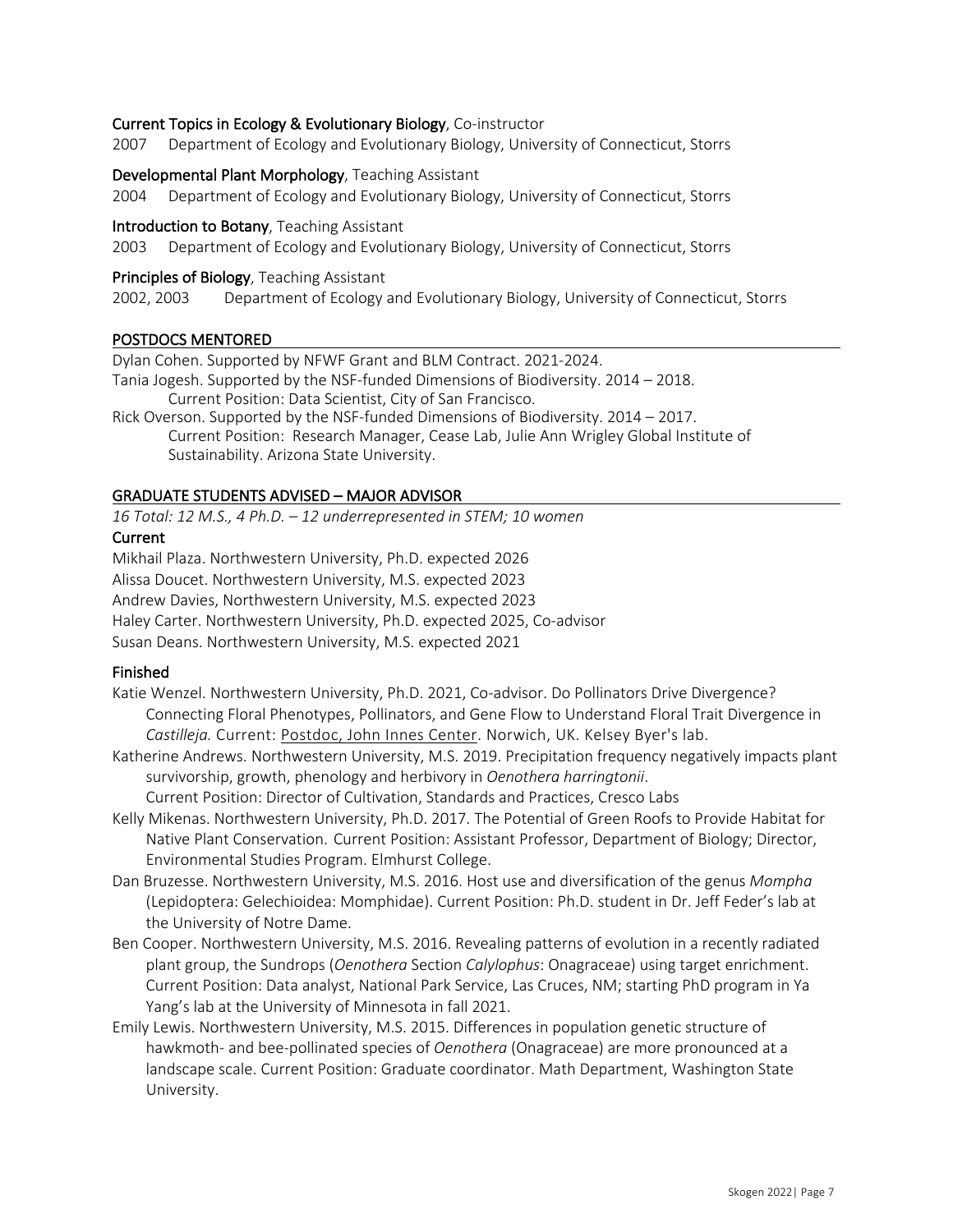- Matthew Rhodes. Northwestern University, M.S. 2013. Spatial genetic structure and nonrandom pollination success in *Oenothera harringtonii* (Onagraceae). Current Position: Ecological consultant, Lander, WY.
- Ricardo Rivera. Northwestern University, M.S. 2013. Quantitative genetics in a fragmented landscape, a study of heritable floral traits in *Oenothera harringtonii* (Onagraceae). Current Position: Ph.D. candidate in Dr. Erika Marin Spiotta's lab at the University of Wisconsin, Madison.
- Rebecca Barak. Northwestern University, M.S. 2012. Species interactions between native forbs and invasive cheatgrass (*Bromus tectorum* L.) in the Colorado Plateau.

Current Position: Assistant Conservation Scientist. Chicago Botanic Garden.

- Emily Booth. Northwestern University, M.S. 2011. Potential effects of climate change on *Penstemon palmeri* at Zion National Park, Utah, U.S.A. Current Position: Postdoctoral researcher in Dr. Brent Sewall's lab at Temple University.
- Melissa Gray. Northwestern University, M.S. 2011. The effects of floral density manipulation on the pollination and reproductive success of *Penstemon pachyphyllus.* Current Position: Assistant editor in Plant and Environmental Science at Encyclopedia Britannica.

## GRADUATE STUDENTS ADVISED – COMMITTEE MEMBER

*14 Total: 12 M.S.,2 Ph.D. - 12 underrepresented in STEM; 11 women*

## Current

Alexandra Zink. Northwestern University, M.S. expected 2022.

## Finished

Bing Li. Northwestern University, M.S. 2021 Kristen Manion. Northwestern University, M.S. 2021 Anita Cisternas-Fuentes. Northwestern University, Ph.D. 2021 Marie Faust. Northwestern University, M.S. 2019 Elliot Gardner. Northwestern University, Ph.D. 2017 Christopher Warneke. Northwestern University, M.S. 2015 Laney Widener. Northwestern University, M.S. 2014 Anna Braum. Northwestern University, M.S. 2014 Karen Taira. Northwestern University, M.S. 2013 Byron Tsang. Northwestern University, M.S. 2012 Kelly Ksiazek. Northwestern University, M.S. 2011 Megan Kate Gallagher. Northwestern University, M.S. 2011 Megan Jensen. Northwestern University, M.S., 2010

## RESEARCH ASSISTANTS, UNDERGRADUATE & HIGH SCHOOL STUDENTS MENTORED

*35 Total - 27 underrepresented in STEM; 24 women*

#### Research Assistants

Chris Woolridge. 2017 – 2019 Haley Carter. 2017 – 2018 Lindsey Bechen. 2016 – 2018 Andrea Gruver. 2015 – 2017 Emily Lewis. 2015 – 2016 Evan Hilpman. 2009 – 2015 Matt Rhodes. 2012 – 2015 Sadie Todd. 2009 – 2013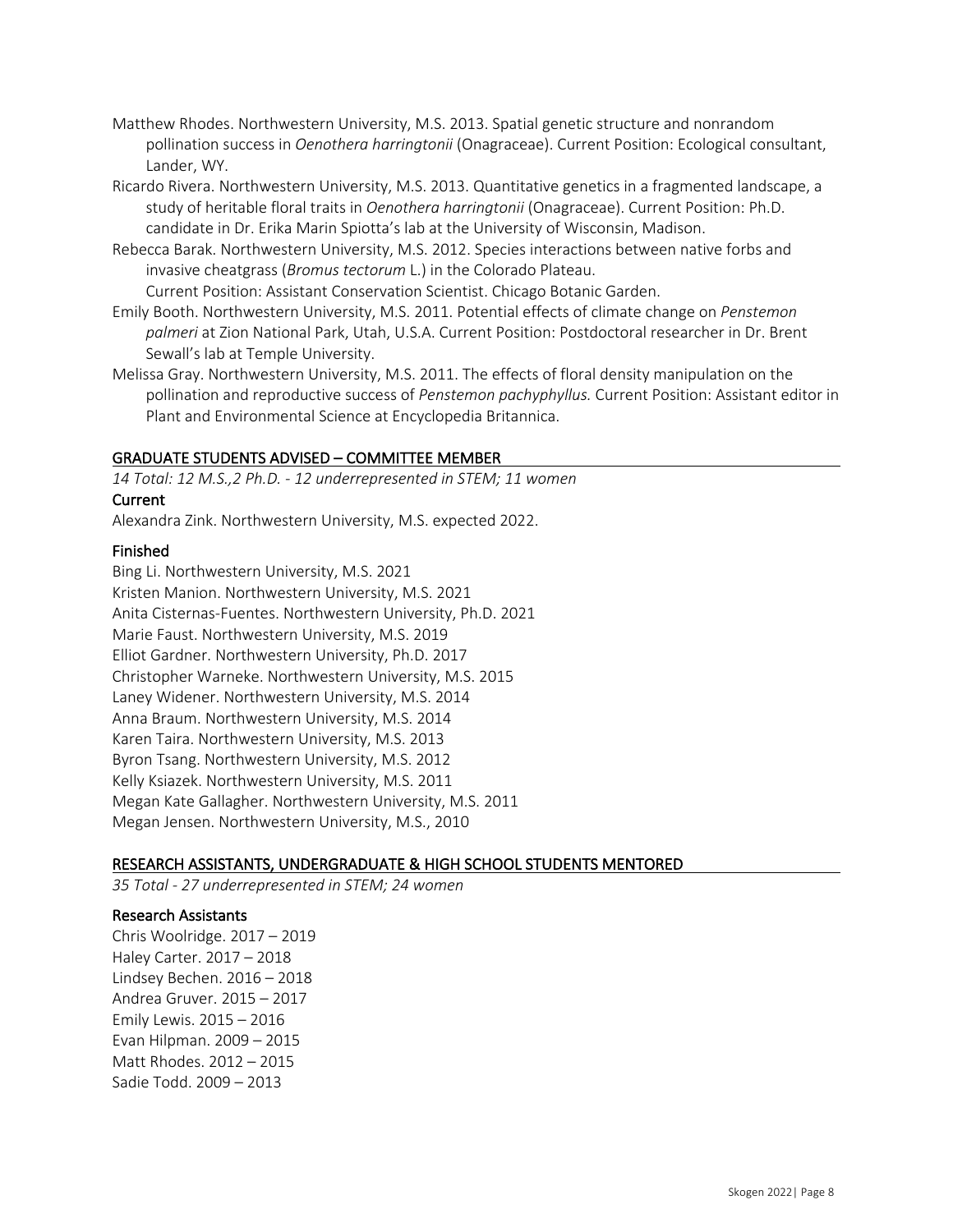## Undergraduate Students

Bibiana Belknap Fernandez. Northwestern University. Research intern 2021-2022. Kyann Young. Saint Xavier University. Research Intern. 2021. Laura Fehling. University of Wisconsin – Green Bay. REU Student. 2018 Casey Beidelman. Northwestern University. Research Intern. 2017 Sydney Weil. Amherst College. Summer 2017 Melissa Vergara. University of California – Santa Cruz. REU. BSA PLANTS Award. 2017 Victoria Luizzi. Amherst College. REU Student. 2016 Katherine Andrews. Lake Forest College. 2014 – 2016 Taylor Tate. Northwestern University. Northwestern Summer Undergraduate Research Award. 2015 Evan Levy. Colorado College. REU Student. 2015 Adam Rork. Maryville University. REU Student. 2015 Lindsey Bechen. Amherst College. Research Intern. 2015 Amanda Patsis. Amherst College. Research Intern. 2015 Andrea Gruver. Gustavus Adolphus College. REU Student. 2014 James Medina. Oberlin College. 2012, 2013 Kathleen (KC) West. Claremont McKenna College. Research Assistant. 2012 – 2013 Heather-Rose Kates. Oberlin College. REU Student. 2010 Carrie Klase. Warren Wilson College. REU Student. 2009 Quincy Roberts. Lake Forest College. Research Intern. 2008 – 2009 Evan Hilpman. Colorado College. Research Intern. Senior thesis advisee. 2008-2009 Logan Senack. University of Connecticut. Senior thesis advisee, University Scholar. 2006 - 2008 Susan Kim. University of Connecticut. Research Intern. 2007 Kathryn Sturgeon. University of Connecticut. Research Intern. 2005 – 2006 Claudette Casile. University of Connecticut, Honors student. Research Intern. 2005 Meagan Ridder. University of Connecticut. Research Intern. Garden Club of America Scholar. 2004

## High School Students

David Anaya. Lake Forest Open Lands - Center for Conservation Leadership Intern. 2020 – 2021 Yessinia Rodriguez. Lake Forest Open Lands - Center for Conservation Leadership Intern. 2019 – 2020

#### PROFESSIONAL SERVICE

|               | 2021 - present Botanical Society of America. Botany 360 Ad Hoc Committee Member                   |
|---------------|---------------------------------------------------------------------------------------------------|
|               | 2020 - present Linda Loring Nature Foundation. Research Advisory Board Member                     |
| $2020 - 2021$ | Botanical Society of America. Strategic Planning Committee Member                                 |
|               | 2020 – present American Institute of Biological Sciences. Board Member                            |
|               | Ad hoc Committees: Diversity; Education and Professional Development; Personnel                   |
|               | 2019 – present Plant Conservation Alliance – Non-Federal Cooperators Committee. Co-chair          |
|               | Coordinate outreach, education, and advocacy for the Botany Bill, H.R. 1572 and S.2384.           |
|               | 2018 - present American Society of Plant Taxonomists. Promotional Materials Committee Member      |
|               | 2017 – present Botanical Society of America. Public Policy Committee. Co-chair                    |
|               | 2015 - present Botanical Society of America. Northwestern University Student Chapter. Faculty Rep |
| $2020 - 2021$ | Field Museum. Curator of Entomology Search Committee - External Member                            |
| 2020          | American Philosophical Society. Lewis and Clark Fund for Exploration and Field Research.          |
| $2019 - 2020$ | American Society of Plant Taxonomists. Graduate Student Research Awards. Proposal                 |
|               | Reviewer                                                                                          |
| 2013          | Buell & Braun Student Presentation/Poster Awards. Judge. Ecological Society of America.           |
|               | Annual Meeting. Portland, OR                                                                      |
|               |                                                                                                   |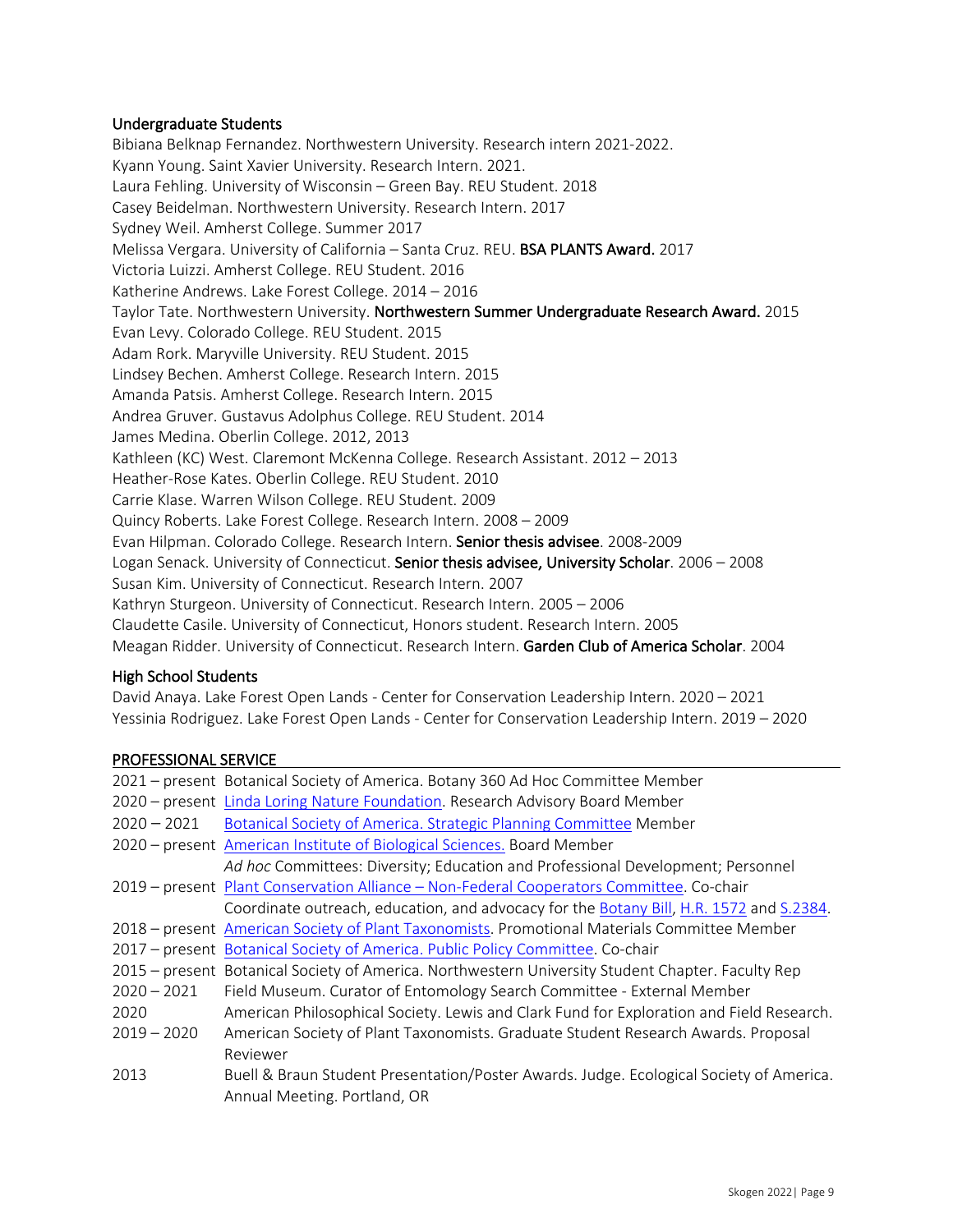- 2010 2013 Botanical Society of America. Karling and Graduate Student Research Awards.
- 2004 2005 Society for Conservation Biology. Student Advisory Committee Member

## DEPARTMENTAL SERVICE

## Chicago Botanic Garden & Graduate Program in Plant Biology and Conservation, Northwestern University

- 2020 present DEI Committee
- 2020 present DEI Recruitment and Admissions Committee
- 2020 present Non-thesis Master's Committee
- 2018 present Science Communication Committee
- 2017 2019 Pollinators in the Garden, 2019 theme. Steering Committee member, Science Advisor
- 2016 2019 Master's Committee
- 2011 2019 Curriculum Committee
- 2011 2012 Master's Committee
- 2008, 2010, 2013. Master's Research Awards Reviewer

## University of Connecticut

| Science, Engineering and Health Professions Collaborative Symposium to promote         |
|----------------------------------------------------------------------------------------|
| minorities in the sciences. Ecology and Evolutionary Biology Department Representative |
| Center for Conservation and Biodiversity Committee, Graduate Representative            |
| Board of Trustees Distinguished Professor Advisory Committee, Graduate Representative  |
| Board of Trustees Distinguished Professor Advisory Committee, Graduate Representative  |
| Graduate Student Senate, Elected Senator                                               |
|                                                                                        |

## PUBLIC POLICY INVOLVEMENT

- 2019 present Plant Conservation Alliance Non-Federal Cooperators Committee. Co-chair Advocacy for legislation introduced in 116<sup>th</sup> Congress: Botany Bill, H.R. 1572 and S.2384 2017 – present Botanical Society of America. Public Policy Committee. Co-chair
- 2016 2018 H.R. 1054 Botanical Sciences and Native Plant Materials Research, Restoration, and Promotion Act. Science advisor
- 2017 Congressional visits on Capitol Hill. Offices of Sen. Duckworth (IL), Rep. Schneider (IL-10) American Institute of Biological Sciences – Science Communication Boot Camp
- 2016 Congressional visits on Capitol Hill. Offices of Sen. Durbin (IL), Rep. Schneider (IL-10) Ecological and Biological Sciences Coalition
- 2013 2017 Botanical Society of America. Public Policy Committee. Committee member

## ORGANIZED SYMPOSIA AND MEETINGS

- 2021 2022 Hawaiian Rare Plant Genetics Workshop. Integrating field and molecular approaches to advance plant conservation in Hawaii. *Workshop organizing committee member and session facilitator.* Virtual. Oct 2021 – March 2022.
- 2021 American Institute of Biological Sciences and USA Nagoya Protocol Action Group. International Workshop Series - More than Potatoes: Collaboration for Collecting and Building the Tree of Life. Host organizations: Botanical Society of America and American Society of Plant Taxonomists. *Workshop facilitator representing the BSA (Public Policy Committee Co-chair).* Nov. 15.
- 2021 American Institute of Biological Sciences. Enabling Scientific Societies to Support Inclusive, Diverse, Equitable, and Accepting (IDEA) Scientific Environments. *Workshop organizing committee member.* Virtual. Nov. 4 – 5.
- 2018 Botanical Society of America. Using Our Science to Inform Policy. *Workshop coorganizer/moderator.* BSA 2018 Annual meeting, Rochester, MN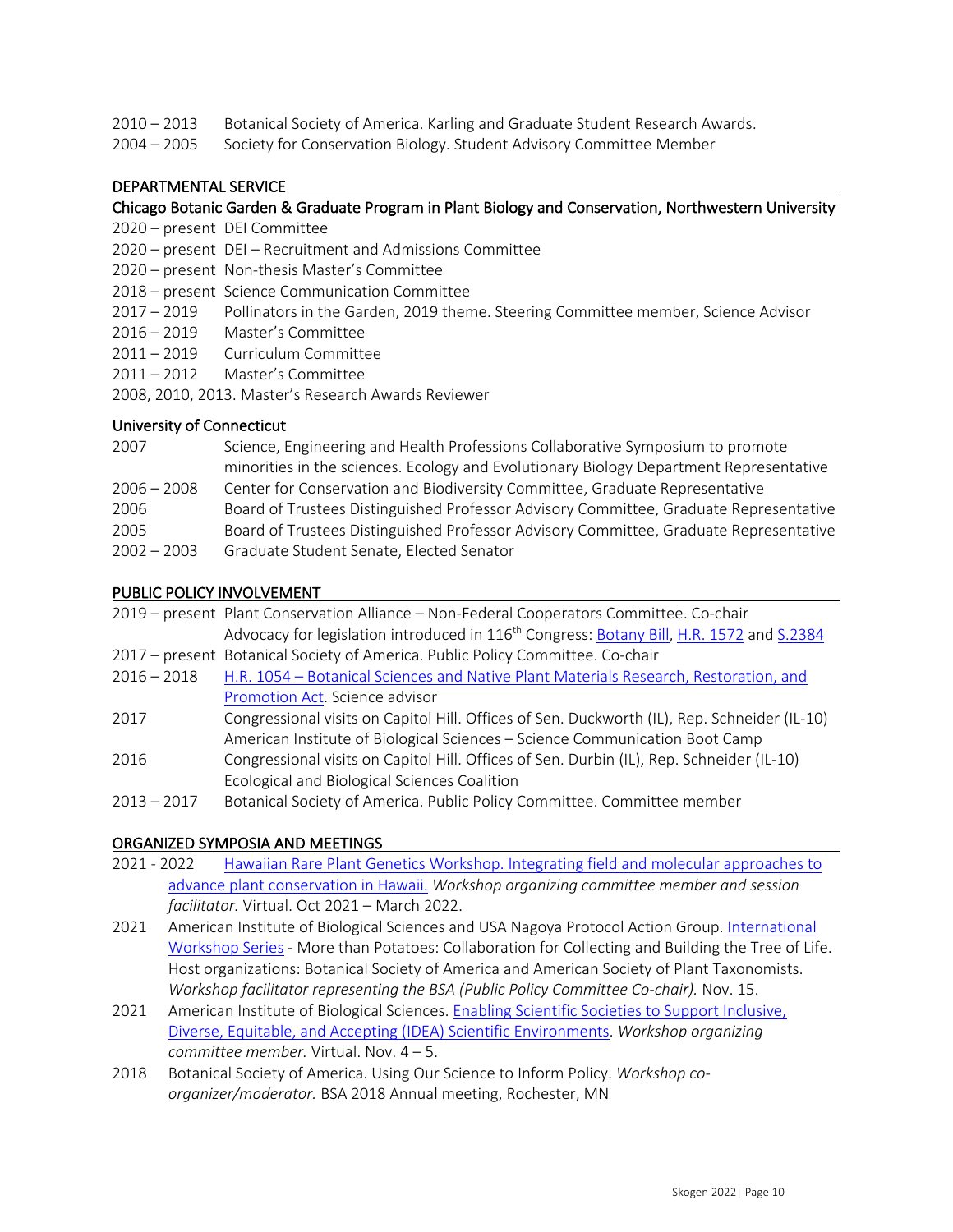- 2009 2018 Conservation and Land Management Internship Program Training Workshop*. Committee chair*. 2009, 2010: Albright Training Center - Grand Canyon National Park 2011 – 2018: Chicago Botanic Garden. ~75 CLM interns and 10-15 instructors annually Sessions on plant inventorying and monitoring, field botany and conservation genetics
- 2010 Botanical Society of America. Plant/Pollinator Interactions in Fragmented Landscapes. *Symposium Co-organizer*. BSA Annual Meeting, Providence, RI
- 2006 15th Annual Graduate Student Symposium. *Committee member*. Ecology and Evolutionary Biology Department, University of Connecticut
- 2004 Northeast Ecology and Evolution Conference. *Co-chair member, Organizing and Fundraising Committees*. University of Connecticut, Storrs, CT. Raised \$23,000; Oversaw 4 committees (Abstract/Program, Registration, Website and Internal. Recruiting Committees); 210 participants; 135 presentations (oral and poster)

## MANUSCRIPTS REVIEWED

American Journal of Botany Annals Botanici Fennici Annals of Botany AoB Plants Ecology Evolutionary Applications Evolutionary Ecology

Heredity International Journal of Plant Sciences Natural Areas Journal Oecologia Plant Species Biology PLoS ONE

## PROPOSAL REVIEWER

| 2021 | National Science Foundation. CAREER. Ad hoc reviewer.                        |
|------|------------------------------------------------------------------------------|
| 2019 | Univ. of Wisconsin-Milwaukee. Research Growth Initiative. External reviewer. |
| 2018 | National Science Foundation. Dimensions of Biodiversity. Ad hoc reviewer.    |
| 2017 | National Science Foundation. Dimensions of Biodiversity. Ad hoc reviewer.    |
| 2016 | National Science Foundation. Dimensions of Biodiversity. Panelist.           |

#### PROFESSIONAL SOCIETIES

Botanical Society of America Ecological Society of America American Society for Plant Taxonomists

#### PRESS

| 2020 | Meet Scientist Krissa Skogen: She is working to empower women and save the planetand it's     |
|------|-----------------------------------------------------------------------------------------------|
|      | working. Better Magazine                                                                      |
| 2020 | Chicago Botanic Garden scientist shares Antarctica adventure. The Glencoe Anchor              |
| 2020 | This Indianapolis woman is first Hoosier in all-female, 3-week Antarctic expedition. IndyStar |
| 2020 | Scientist shares Antarctica adventure with LFOLA audience. The Lake Forest Leader             |
| 2019 | Moths have a champion in Krissa Skogen. Keep Growing - Chicago Botanic Garden Magazine        |
| 2018 | Midwestern women join climate change contingent in Antarctica. Energy News Network            |
| 2015 | "She blooms in role at Botanic Garden." The North Shore Weekend Newspaper.                    |
| 2014 | The evening primrose, the hawkmoth, and the Mompha moth: an evolutionary love triangle.       |
|      | Keep Growing - Chicago Botanic Garden Magazine                                                |
| 2014 | Evening primrose by any other name is a moth plant. USDA Blog                                 |
| 2014 | A growing knowledge: from plants to pollinators. UConn Today - University of Connecticut      |
| 2014 | Nature Documentaries. Plants Are Cool, Too! Episode Feature                                   |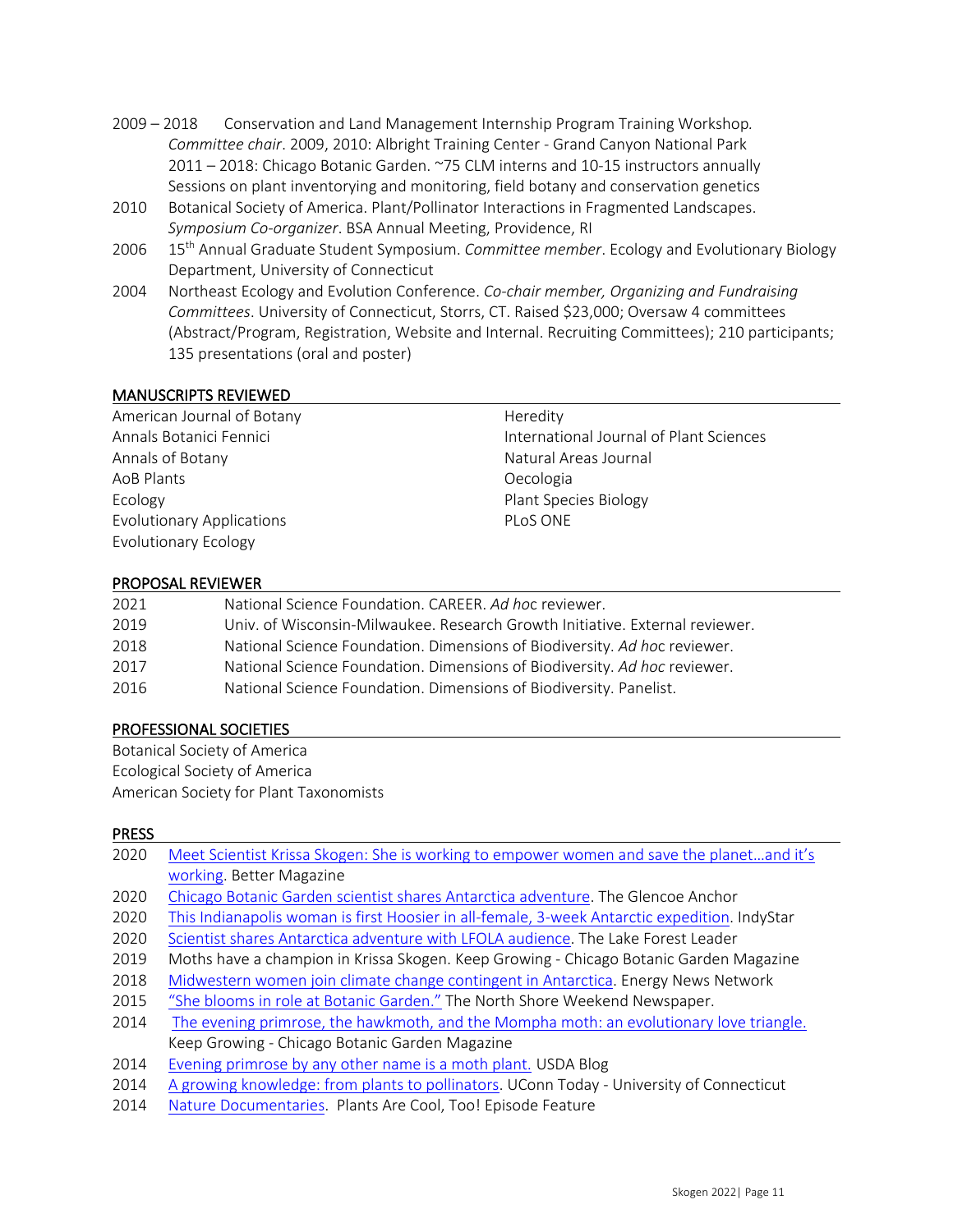2013 Taking 'adventure botany' on the road. UConn Today - University of Connecticut

## Chicago Botanic Garden Blog

- 2020 A Journey to Antarctica for Women in STEMM.
- 2017 Hawkmoth pollination promotes promiscuity in plants.
- 2013 Behind the Scenes Filming "Plants Are Cool, Too!"
- 2013 The Evolution of a Research Idea

## ENGAGEMENT & OUTREACH

#### Podcasts

- 2019 Botanical Mystery Tour Episode 6: The Silence of the Lambs and the Death's Head Hawkmoth. *Featured scientist*. Featured scientist - discussed the science behind the Silence of the Lambs, death's head hawkmoths, and challenges faced by women in STEM
- 2018 The Shape of the World Episode 4: Secret in the Scented Night. *Featured scientist.* Host Jill Riddell discusses my research and career in science

## Videos

2013 Plants Are Cool, Too! Episode 4 - Desert Blooms and Marathon Moths. *Featured Scientist.* Dr. Chris Martine, hose of the YouTube series, joins Krissa Skogen in New Mexico's White Sands National Monument and finds plant romance happening by the light of the full moon. Hawkmoths fly for miles each night in search of flower nectar - and are thus critically important as pollinators of desert wildflowers.

## General Public

- 2021 UN Women in Leadership Forum The Future of Women in STEM. Host: Chicago Chapter of the US National Committee for UN Women. STEM panelist.
- 2020 Nocturnal Pollination: the importance of moths, the threats they face, and how you can help. Lake-Cook Chapter of the Illinois Audubon Society. ~90 attendees
- 2020 Pollinator Gardens how to support pollinators in the city! Old Irving Park Neighborhood Association, Chicago, IL
- 2019 After Hours Buzz Nocturnal Pollination. Chicago Botanic Garden event for Bees and Beyond annual theme. *Featured scientist,* lecture on moth pollination
- 2019 Bee Buzz Conservation Cocktails. Lake Forest Open Lands Melody Farm Nature Preserve. *Featured scientist,* lecture and nature walk focused on bee and moth pollination
- 2018 Experimental Words Poetry Slam *Science-Poetry collaboration*. As one of 5 scientists paired with Chicago-area poets, I created and performed poems inspired by my research on hawkmoth pollination and José Olivarez's poetry. U.S. premier performance project from Manchester, U.K. based scientist Sam Illingworth, Ph.D., and poet Dan Simpson. Chicago Botanic Garden
- 2017 Soho House Pollinator Awareness Event *Panelist*. Co-hosted by the Pollinator Partnership, Sprout Modern, and Soho House. Chicago.
- 2011 CBG Dixon National Tallgrass Prairie Seed Bank Volunteers learned about my research and collected fitness data.

#### Graduate and Undergraduate Students

- 2020 Insights on Women in STEMM leadership program and Antarctic Expedition. Hosted by Wooster Women in STEM, MiSTEM, and the STEM Success Initiative. College of Wooster. Wooster, OH
- 2015 Work-life Balance in Academia, *Panelist*. Northwestern University. Co-hosted by Graduate Women Across Northwestern, Association for Women in Chemistry, and Women in Philosophy.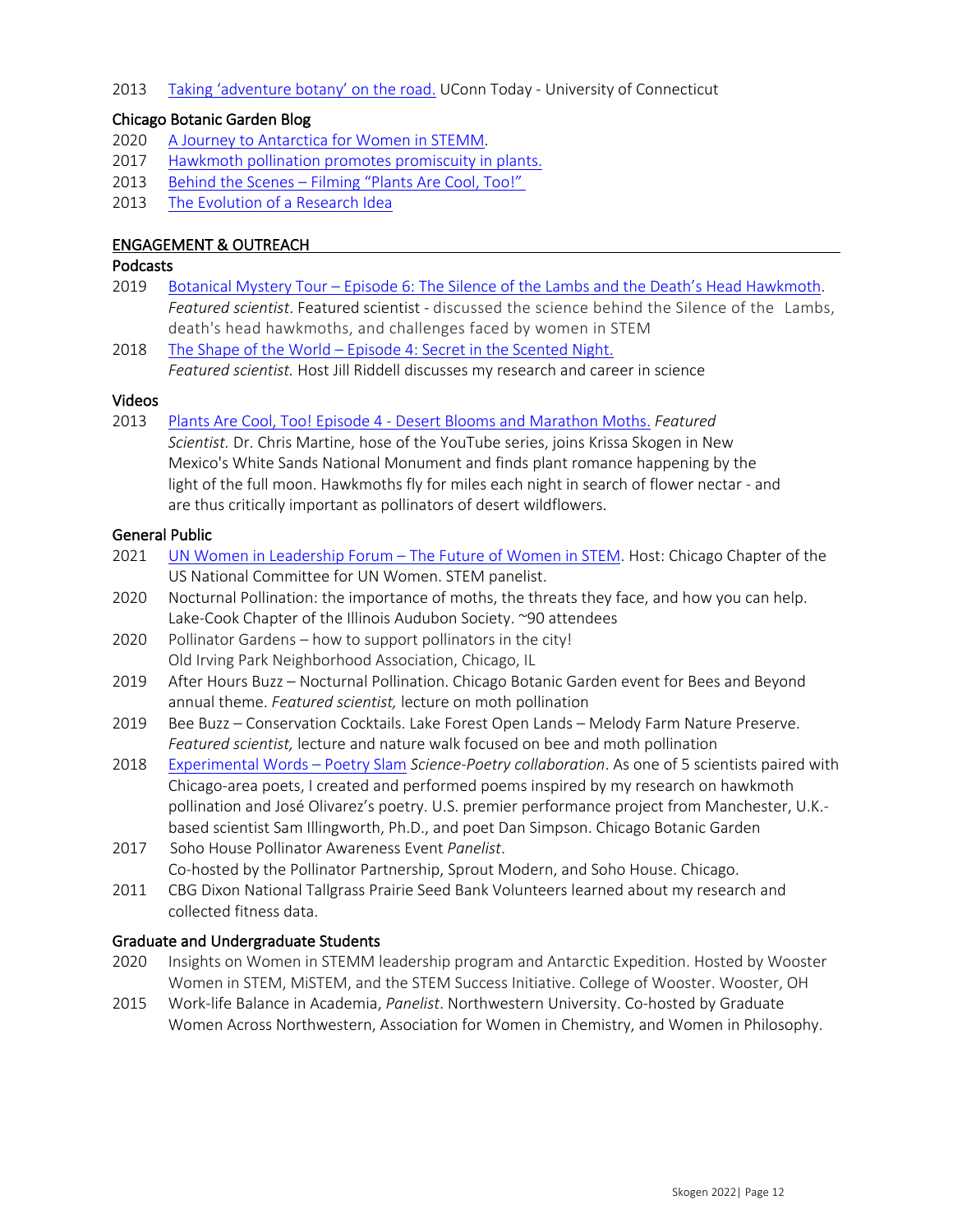# K - 12 Students

- 2020 GirlConChicago annual Chicago-based conference for high school students identifying as female/non-binary, to learn about career opportunities to combining their field of passion with technology. Invited scientist – Q &A on being a woman in STEM. Chicago, IL
- 2019 Antarctic Expedition & Importance of Diversity and Women in STEMM Oak Terrace Elementary School. Highwood,  $IL - 3<sup>rd</sup>$  and  $5<sup>th</sup>$  grade. ~200 students Dual language school. 75% Hispanic. 70% low income. 62% limited English Nuestro Center. Highwood, IL -  $1-5$ <sup>th</sup> grades. 40 students Woodland Elementary School, Gurnee,  $IL - 2<sup>nd</sup>$  & 3<sup>rd</sup> grade Art Classes. 100 students 58% Minority, 36% low income. 20% limited English Girl Scouts Troop 45764 - 2<sup>nd</sup> & 3<sup>rd</sup> grades. 16 students
- 2019 Lake Forest Open Lands Center for Conservation Leadership Internship. *Mentor* to high school student developing and executing year-long service project
- 2018 Conservation Corps Conference Forest Preserves of Cook County. *Career panelist.*
- 2018 Project Exploration Sisters 4 Science. *STEM Scientist Instructor*. Ariel Community Academy, Chicago, IL.98% Black, 81% low income. 14% diverse learners.
- 2017 Girl Scouts of Greater Chicago and Northwest Indiana. *Panelist*. Imagine your future Environmental Scientist Edition. Discussed my career in science and research with 4<sup>th</sup>-8<sup>th</sup> grade girls to increase exposure to careers in science.
- 2017 Project Exploration Sisters 4 Science. *STEM Scientist Instructor* After school program for young girls from underrepresented communities in Chicago elementary and middle school. Each session is led by a female scientist who emphasize leadership development through scientific exploration. www.projectexploration.org Discussed my career background, a day in the life of a scientist, and lead a hands-on experiment focused on flowers and pollinators.

 Carter G. Woodson North Middle School, Chicago, IL. 96% Black, 3% Hispanic. 97% low income. 20% diverse learners.

- Frederick Funston Elementary School, Chicago, IL. 91% Hispanic, 9% Black. 96% low income. 18% diverse learners. 42% limited English.
- 2017 Oak Terrace Elementary School Dual language school. Kindergarten and Ecology Club Sessions 75% Hispanic. 70% low income. 62% limited English.
- 2013– 2015 Women in Science, Pollinators and Pollination. YWCA Lake County Tech GYRLS summer program and Catherine Cook School, Chicago, IL.
- 2011, 2013 Girl Scouts of America. Female Scientist Mentor. Worked with troops to earn their 'Meet a Female Scientist' and 'Plant Life' badges.
- 2012 NorthShore Homeschool Group. AP Biology. Taught plant reproduction, pollination, and genetics. Starbucks Corporation Executive Nonprofit Volunteer Day. Volunteers learned about my research and collected fitness data.
- 2009 2010 Planting Science Mentor to high school students on their botany research project.
- 2005 Middle School Biodiversity Curriculum Development. Developed a biodiversity curriculum for CT 6th grade teachers incorporating concepts in Ecology and Evolutionary Biology, coordinated with the Education Department, University of Connecticut.

## OTHER PROFESSIONAL EXPERIENCE

University of Connecticut, Storrs, CT

2006 – 2007. Graduate Assistant. National Research Council Assessment of Research Doctorate Programs,

National Academies of Sciences

2005. Graduate Assistant. Teachers for a New Era Program, Department of Education

Argonne National Laboratory. Argonne, IL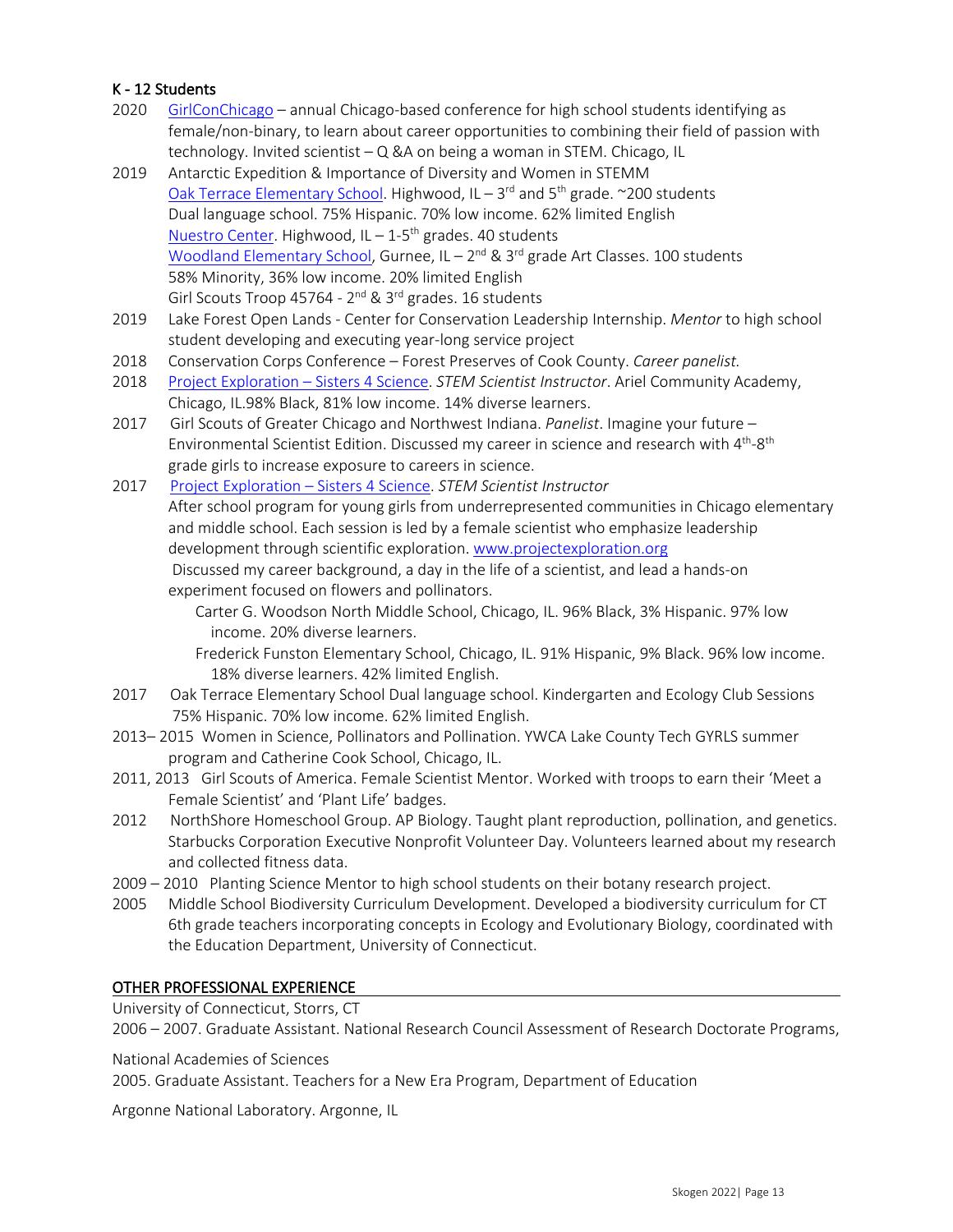2001 – 2002. Research Assistant. Environmental Research Division (R. Mike Miller, Julie Jastrow)

Chicago Botanic Garden, Glencoe, IL 2000 – 2001. Research Intern*.* Conservation Science Department. (S. Masi, K. Havens, P. Vitt)

Gustavus Adolphus College, St. Peter, MN 1998 – 2000. Research Intern. Plant Ecology Research Lab (C. Johnson)

University of Arizona, Tucson, AZ January 2000. Research Intern*.* Plant Pathology Department (M. Hawes)

North Dakota State University, Fargo, ND 1997. Research Intern. Department of Plant Sciences

## CONTRIBUTED RESEARCH TALKS AND POSTERS (\*presenting author, +students)

- 2022 Overson, R., M. Johnson, L. Bechen, S. Kinosian\*, N. Douglas, J. Fant, P. Hoch, R. Levin, M. Moore, R. Raguso, W. Wagner, K. Skogen, and N. Wickett. A phylogeny of the evening primrose family (Onagraceae) with a focus on the tribe Onagrae using a target enrichment approach. BOTANY Conference.
	- Loke, E.\*+, A. McDonnell, M. Moore, A. Sakai, K. Skogen, W. Wagner, S. Weller, L. Weisenberger, and N. Wickett. Incorporating phased alleles to reconstruct a recent and rapid radiation in *Schiedea* (Caryophyllaceae) BOTANY Conference.
	- McDonnell, A.\*, E. Loke+, M. Moore, A. Sakai, S. Weller, W. Wagner, K. Skogen, L. Weisenberger, and N. Wickett. The draft genome of *Schiedea membranacea:* a foundation for understanding the evolution in the genus. BOTANY Conference.
	- Cohen, D.\*, K. Young+, A. Doucet+, J. Fant, and K. Skogen. Understanding the population genetics of a rare and endangered plant species (*Amsonia tharpii)* across a fragmented landscape. BOTANY Conference.
- 2021 Diaz-Martin\*, Z., A. Cisternas+, K. Skogen, K. Kay, R. Raguso, J. Fant. Differences in gene flow between progenitor-derivative taxa reflect pollination mode and mating system. BOTANY Conference, virtual
	- McDonnell\*, A., E. Loke+, M. Moore, A. Sakai, S. Weller, W. Wagner, K. Skogen, L. Weisenberger, N. Wickett. New perspecives on the evolution of plant breeding systems in the radiation of Hawaiian *Schiedea* (Caryophyllaceae). BOTANY Conference, virtual
- 2020 Skogen, K.\* Ecology as a Key Player in Engaging a Generation of Community Plant Scientists. Invited talk in the Ignite session: The Plant Science Decadal Vision, 2020-2030 - Why Ecologists Should Care About It. Ecological Society of America Conference, virtual
	- K. Skogen\*, R. Raguso, J. Fant, E. Lewis<sup>+</sup>, A. Gruver<sup>+</sup>, H. Carter<sup>+</sup>, and T. Jogesh. Floral antagonists generate floral fragrance diversity in the evening primrose *Oenothera harringtonii.*  **Ecological Society of America Conference, virtual**
	- J.\* Fant, A. Cisternas Fuentes<sup>+</sup>, E. Donaldson<sup>+</sup>, I. Moore<sup>+</sup>, H. Noble and K. Skogen. Consequences of pollinator behavior on genetic diversity: a comparison of two *Clarkia* species with contrasting pollinator visitors. Ecological Society of America Conference, virtual
	- A. Cisternas Fuentes\*\*, T. Jogesh, K. Skogen, and J. Fant. Evolution of selfing syndrome and its influence on genetic diversity and inbreeding: A range-wide study in *Oenothera primiveris* (Onagraceae). BOTANY Conference, virtual
	- K. Wenzell\*<sup>+</sup>, J. Fant and K. Skogen. Variation in floral traits across taxonomic and geographic scales as a model for species divergence in *Castilleja*. BOTANY Conference, virtual
- 2019 Cooper\*<sup>+</sup>, B., M. Moore, N. Wickett, W. Wagner, M. Johnson, R. Overson and K. Skogen. The power of population sampling, splash-zone introns, and summary coalescent methods in targeted enrichment: untangling species relationships in *Oenothera* sect. *Calylophus.* BOTANY Conference. Tucson, AZ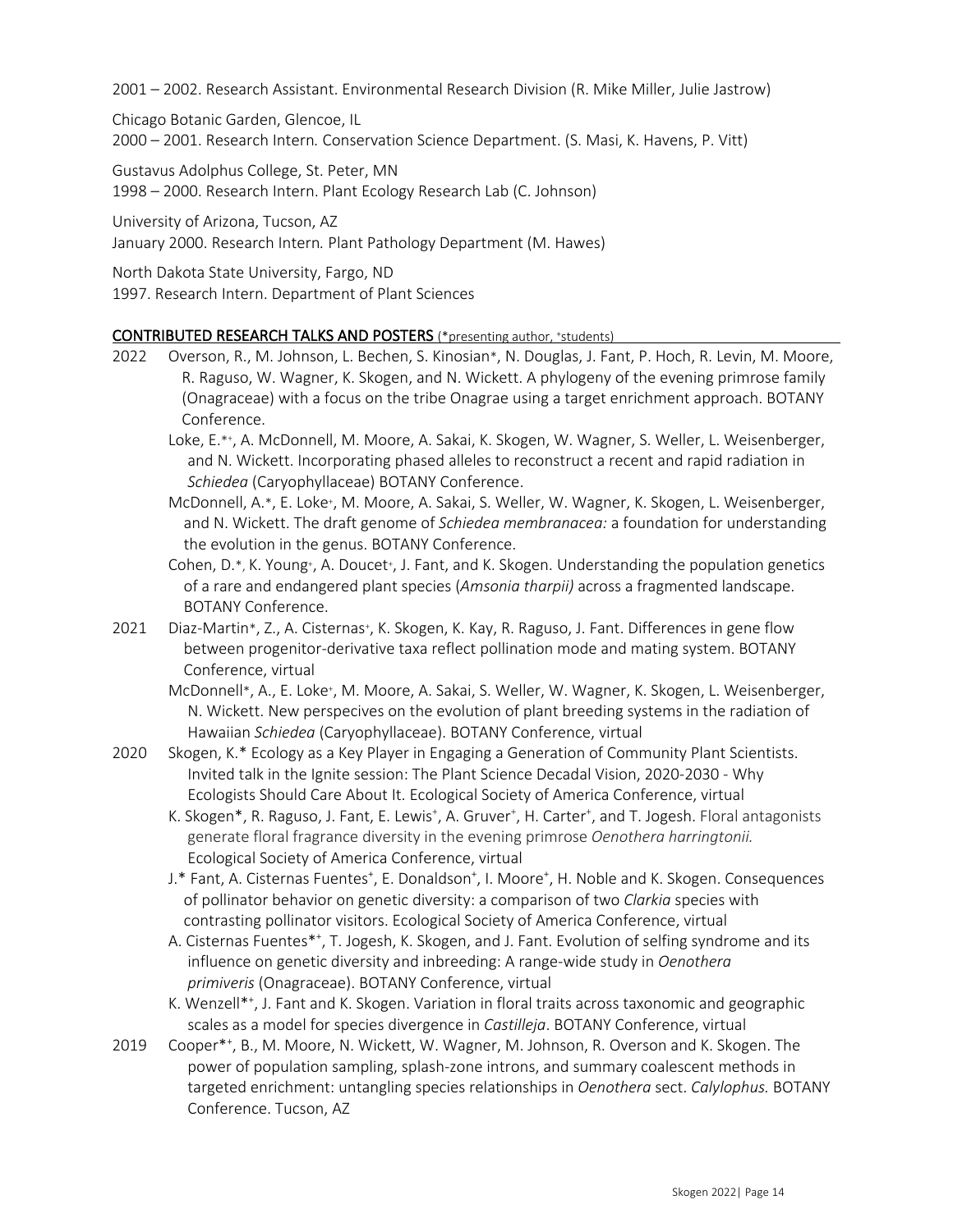Carter\*\*, H., J. Fant, C. Woolridge<sup>+</sup>, and K. Skogen. Mating dynamics and linalool production in *Oenothera harringtonii.* BOTANY Conference. Tucson, AZ.

Wenzell\*<sup>+</sup>, K., J. Fant, and K. Skogen. Floral divergence in color and corolla length in relation to major pollinators within *Castilleja.* BOTANY Conference. Tucson, AZ

Skogen, K\*., J. Fant, A. Cisternas<sup>+</sup>, E. Lewis<sup>+</sup> and M. Rhodes<sup>+</sup>. Pollinator foraging behavior and dispersal patterns predict population genetic structure in plants. BOTANY Conference. Tucson, AZ

- 2018 Bechen<sup>+</sup>, L., N. Wickett\*, M. Johnson, R. Levin, T. Jogesh, R. Overson, J. Fant, R. Raguso, and K. Skogen. Differential gene expression associated with a floral scent polymorphism in the evening primrose *Oenothera harringtonii* (Onagraceae). BOTANY Conference. Rochester, MN
	- Wenzell\*<sup>+</sup>, K., J. Fant, and K. Skogen. Geographic variation in pollinators and floral traits in a widespread species *Castilleja sessiliflora* (Orbanchaceae). BOTANY Conference. Rochester, MN Jordan-Thaden, I.\*, K. Skogen\*, and K. Tuominen\*. Using our science to inform public policy.

BOTANY Conference. Rochester, MN

- 2017 Wenzell\*<sup>+</sup>, K., J. Fant, and K. Skogen. Range-wide variation in floral traits and local pollinator assemblages in *Castilleja sessiliflora* (Orobanchaceae). Ecological Society of America Conference. Portland, OR. Poster
	- Patsis\*<sup>+</sup>, A., R. Overson, M. Johnson, K. Skogen, W. Wagner, R. Raguso, N. Wickett, and R. Levin. Elucidating the evolutionary history of *Oenothera* sect. *Pachylophus* using phylogenomics. BOTANY Conference. Fort Worth, TX
	- Vergara\*+ , M., K. Skogen, T. Jogesh, and K. Kay. Do herbivores prefer flower buds over leaves? Evaluating caterpillar preferences in evening primroses (Onagraceae). BOTANY Conference. Fort Worth, TX. Poster
	- Havens-Young, K., A. Kramer, K. Skogen\*, and E. Williams. Advocacy for native plants and restoration: 'Botany Bill', H. R. 1054 – the Botanical Sciences and Native Plant Materials Research, Restoration and Promotion Act. BOTANY Conference. Fort Worth, TX. Poster
	- Skogen\*, K., T. Jogesh, E. Lewis<sup>+</sup>, A. Gruver<sup>+</sup>, G. Broadhead<sup>+</sup>, R. Overson, and R. Raguso. Is floral scent at the nexus of interactions among plants, pollinators and herbivores in the evening primroses (Onagraceae)? BOTANY Conference. Fort Worth, TX.
- 2016 Skogen\*, K., T. Jogesh, R. Overson, J. Fant, and R. Raguso. Evolution of floral traits in the evening primrose family, Onagraceae. BOTANY annual conference. Savannah, Georgia.
	- Gardner\*+ , E., M. Johnson, K. Skogen, N. Wickett, and N. Zerega. Phylogenomics of *Artocarpus*  (Moraceae): insights into pollination transitions. BOTANY Conference. Savannah, GA
	- Overson\*, R., M. Johnson, J. Fant, R. Levin, M. Moore, W. Wagner, R. Raguso, K. Skogen, and N. Wickett. A phylogeny of the evening primrose family (Onagraceae) using a target enrichment approach for 322 nuclear loci. BOTANY Conference. Savannah, GA
	- Bechen\*\*, L., R. Overson, M. Johnson, J. Fant, R. Levin, R. Raguso, K. Skogen, and N. Wickett. Organ-specific transcriptomes of *Oenothera harringtonii* (Onagraceae) and associated variation in floral scent. BOTANY Conference. Savannah, GA
	- Lewis\*<sup>+</sup>, E., J. Fant, M. Moore, and K. Skogen. Differences in population genetic structure of hawkmoth- and bee-pollinated species of *Oenothera* (Onagraceae). BOTANY Conference. Savannah, GA
	- Jogesh\*, T., R. Raguso, R. Overson, J. Fant, and K. Skogen. Geographic variation in herbivore selection and the diversification of floral scent in evening primroses (Onagraceae). BOTANY Conference. Savannah, GA
	- Cooper\*<sup>+</sup>, B., M. Moore, N. Wickett, R. Overson, M. Johnson, and K. Skogen. Using target enrichment methods to resolve the phylogeny of *Oenothera* sect. *Calylophus* (Onagraceae) with 322 nuclear loci. BOTANY Conference. Savannah, GA
- 2015 Tank\*, D., L. Widener +, M. Latvis, S. Jacobs. K. Skogen, J. Fant. Phylogyen and evolution of a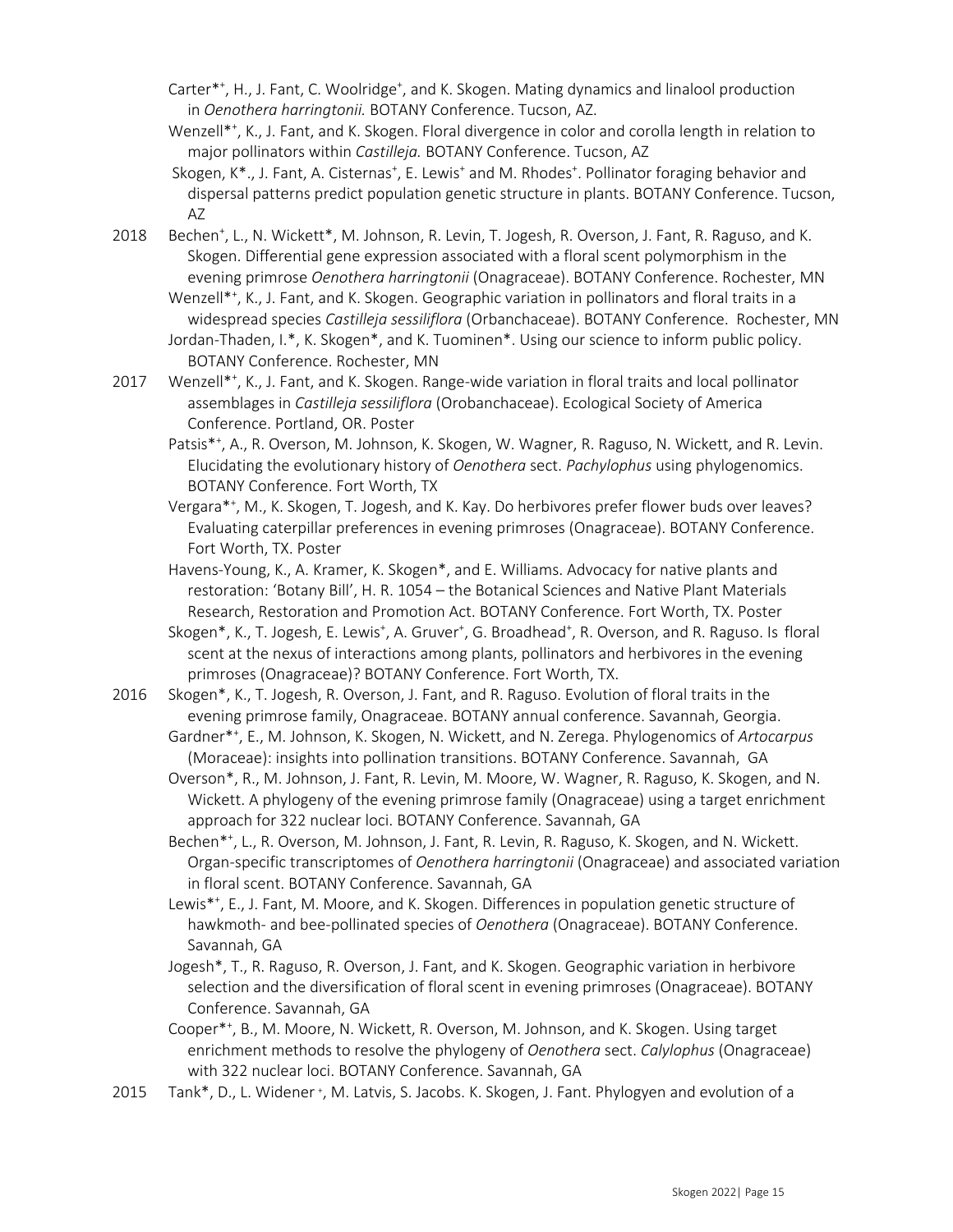historically challenging species group: mixed data types identify cryptic species and a history of gene flow in the *Castilleja latifolia* (Orbanchaceae) species alliance. BOTANY Conference. Edmonton. Alberta.

- 2013 Rhodes\*<sup>+</sup>, M.K., K. Skogen & J.B. Fant. Moths vs. bees: Linking temporal variation in pollinator community structure to reproductive dynamics and pollen movement in an annual plant. Ecological Society of America Conference. Minneapolis, MN
	- Ksiazek<sup>+</sup>, K., R. K. Tonietto & K. Skogen\*. Green roofs provide resources for native forbs and bees i in Chicago. Invited talk for special session: incorporating Ecology into Green Research. Ecological Society of America Conference. Minneapolis, MN
- 2012 Skogen\*, K., J. Fant and R. Raguso. Vagrant pollinators and fragrant plants geographic structure in floral scent despite hawkmoth-mediated gene flow linking isolated populations. Ecological Society of America Conference. Portland, OR
	- Rivera\*\*, R., K. Skogen, and J. Fant. Quantitative genetics in a fragmented landscape, a study of heritable traits in *Oenothera harringtonii.* Ecological Society of America Conference. Portland, OR
	- Barak\*+ , B., K. Skogen, and J. Fant. Assessing competitive potential of native forbs from cheatgrass-dominated habitats. Ecological Society of America Conference. Portland, OR
- 2010 Skogen\*, K., R. Raguso, J. Fant and E. Hilpman+. Does fragmentation negatively impact species pollinated by long-distance dispersers? Variation in floral advertisements, rewards and neutral genetic markers in *Oenothera harringtonii*. BOTANY Conference. Providence, RI
- 2009 Skogen\*, K, R. Raguso, J. Fant, E. Hilpman\*+, S. Kelso, and Q. Roberts+. Fragmented fragrances: habitat modification, population structure and reproductive ecology in a rare prairie endemic,  *Oenothera harringtonii*. BOTANY Conference. Snowbird, UT. Poster
- 2008 Skogen\*, K. and K. Havens. Demand for botanists on federal lands: Partnerships between botanic gardens and land management agencies. BOTANY Conference, Vancouver, Canada
- 2007 Skogen\*, K. Does atmospheric nitrogen deposition contribute to the decline of a native nitrogen fixing species, *Desmodium cuspidatum*? BOTANY Conference.Chicago, IL
	- Skogen\*, K. Does atmospheric nitrogen deposition contribute to the decline of a native nitrogen fixing species, *Desmodium cuspidatum*? 17th Annual Graduate Student Symposium, Ecology and Evolutionary Biology Department, University of Connecticut. Storrs, CT
- 2006 Skogen\*, K. Atmospheric nitrogen deposition and the decline of a nitrogen-fixing plant species. Environmental Protection Agency Science to Achieve Results Conference. Washington, DC. Poster
	- Skogen\*, K. and K. Holsinger. Does size matter? Genetic diversity in declining and secure populations of *Desmodium cuspidatum*. BOTANY Conference. Chico, CA
- 2005 Holsinger\*, K., and K. Skogen. Plant genetic consequences of pollinator declines. National Research Council Workshop on the Status of Pollinators in North America. National Academy of Sciences. Washington, DC
	- Skogen\*, K. Demography and reproductive biology of threatened populations of *Desmodium cuspidatum* (Fabaceae). BOTANY Conference. Austin, TX
- 2004 Skogen\*, K. Exploring causes of decline in the large-bracted tick-trefoil, *Desmodium cuspidatum*, (Fabaceae). 2nd Annual Northeast Ecology and Evolution Conference, University of Connecticut, Storrs, CT. Poster
- 2003 Skogen\*, K. 2003. Exploring causes of decline in the large-bracted tick-trefoil, *Desmodium cuspidatum*, (Fabaceae). National Science Foundation/New England Wildflower Society Fellowship in Conservation Biology Symposium, New England Wildflower Society, Framingham, MA. Oral and poster
	- Skogen\*, K. Exploring causes of decline in rare plant species. Northeast Ecology and Evolution Conference, Rutgers University. New Brunswick, NJ